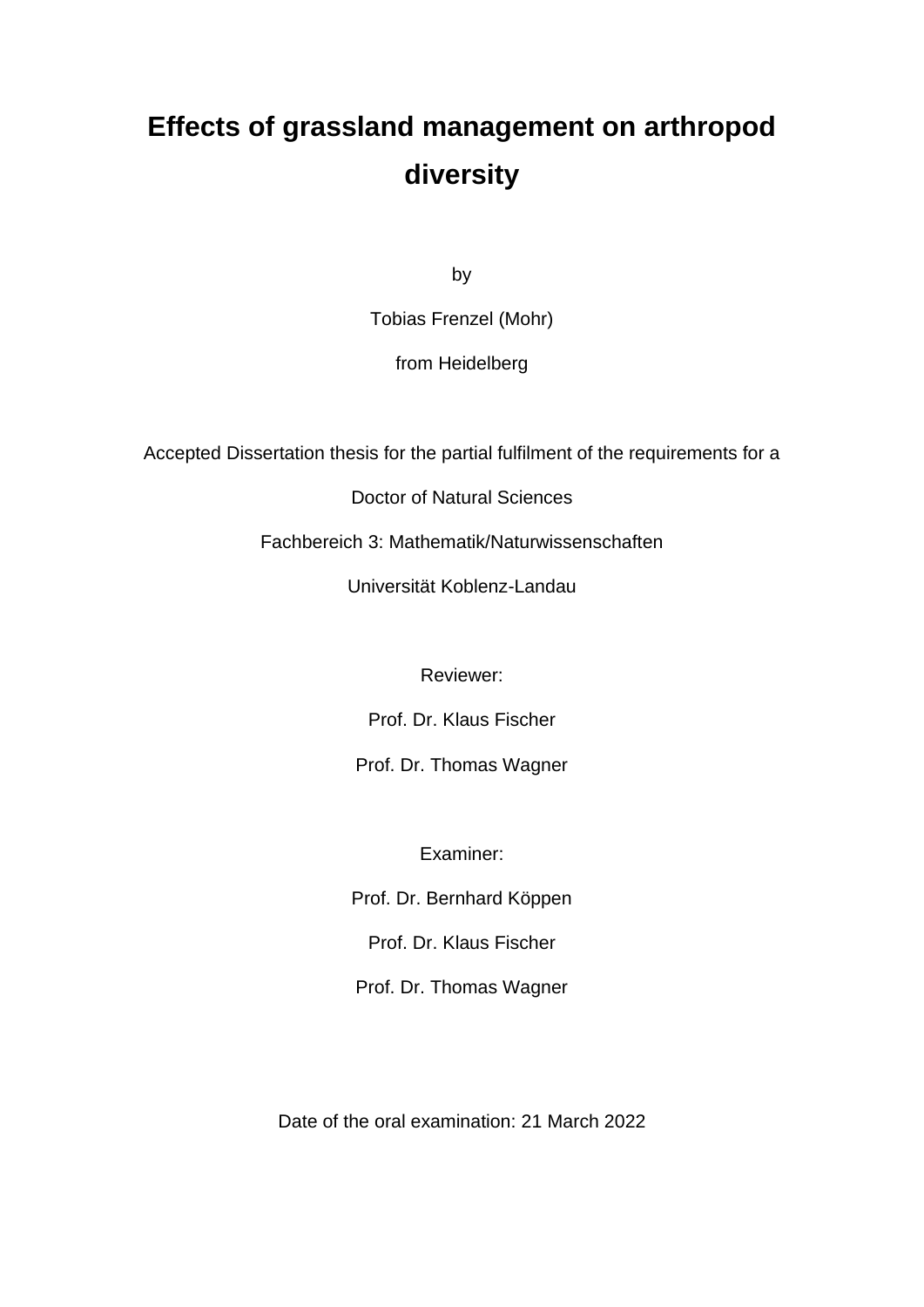## **Table of contents**

| Minor importance of on-site environmental factors138 |  |
|------------------------------------------------------|--|
|                                                      |  |
|                                                      |  |
|                                                      |  |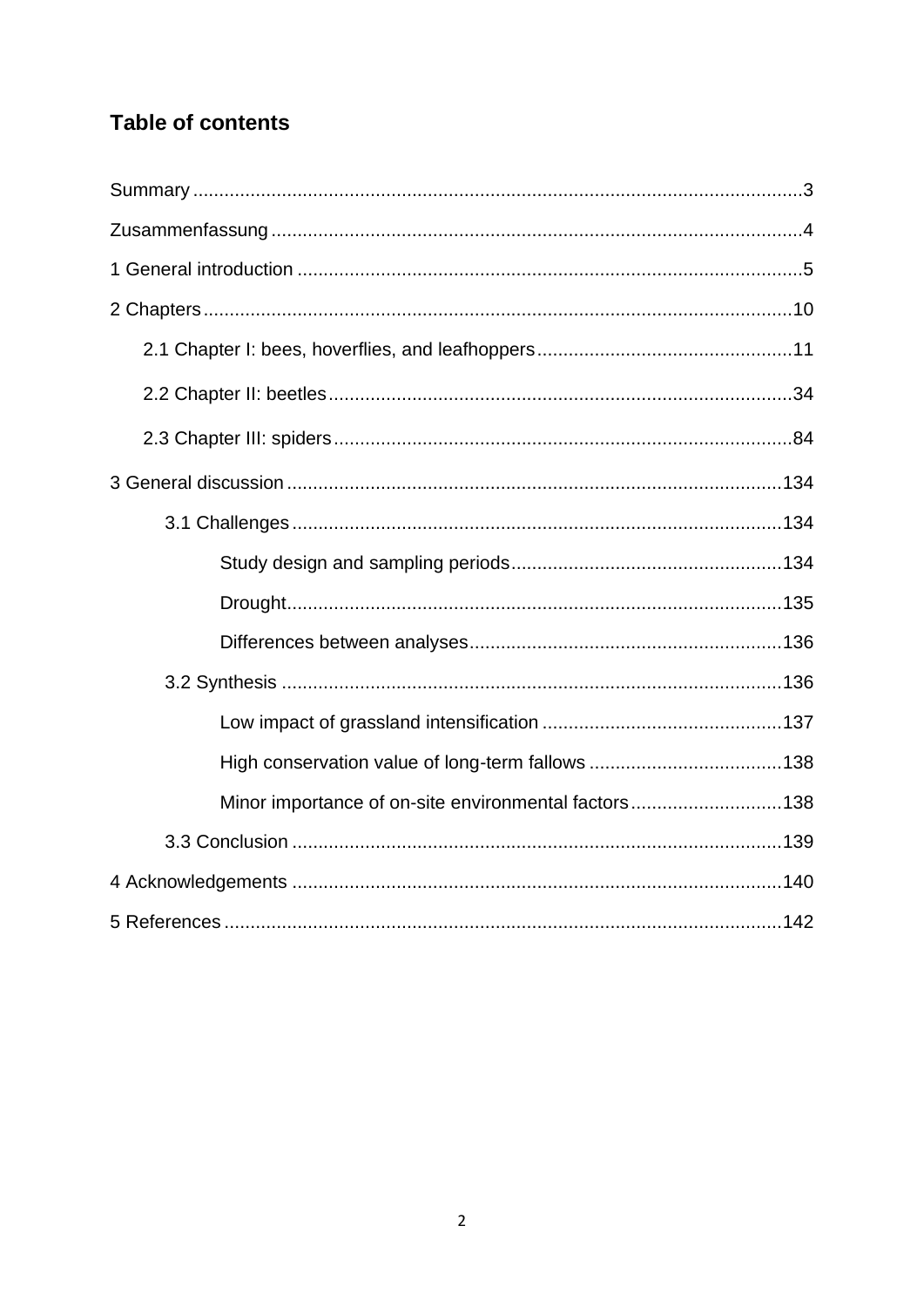## **Summary**

The ongoing loss of species is a global threat to biodiversity, affecting ecosystems worldwide. This also concerns arthropods such as insects and spiders, which are especially endangered in agricultural ecosystems. Here, one of the main causing factors is management intensification. In areas with a high proportion of traditionally managed grassland, extensive hay meadows that are cut only once per year can still hold high levels of biodiversity, but are threatened by conversion into highly productive silage grassland. The Westerwald mountain range, western Germany, is such a region. In this thesis, I compare the local diversity of bees, beetles, hoverflies, leafhoppers, and spiders of five grassland management regimes along a gradient of land-use intensity. These comprise naturally occurring grassland fallows, three types of traditionally managed hay meadows, and intensively used silage grassland. By using three different sampling methods, I recorded ground-dwelling, flower-visiting, and vegetation-dwelling species. The results show that in most cases species richness and diversity are highest on fallows, whereas variation among different managed grassland types is very low. Also, for most sampled taxa, fallows harbour the most distinct species assemblages, while that of other management regimes are largely overlapping. Management has the largest effect on species composition, whereas environmental parameters are of minor importance. Long-term grassland fallows seem to be highly valuable for arthropod conservation, even in a landscape with a low overall land-use intensity, providing structural heterogeneity. In conclusion, such fallows should be subsidized agri-environmental schemes, to preserve insect and spider diversity.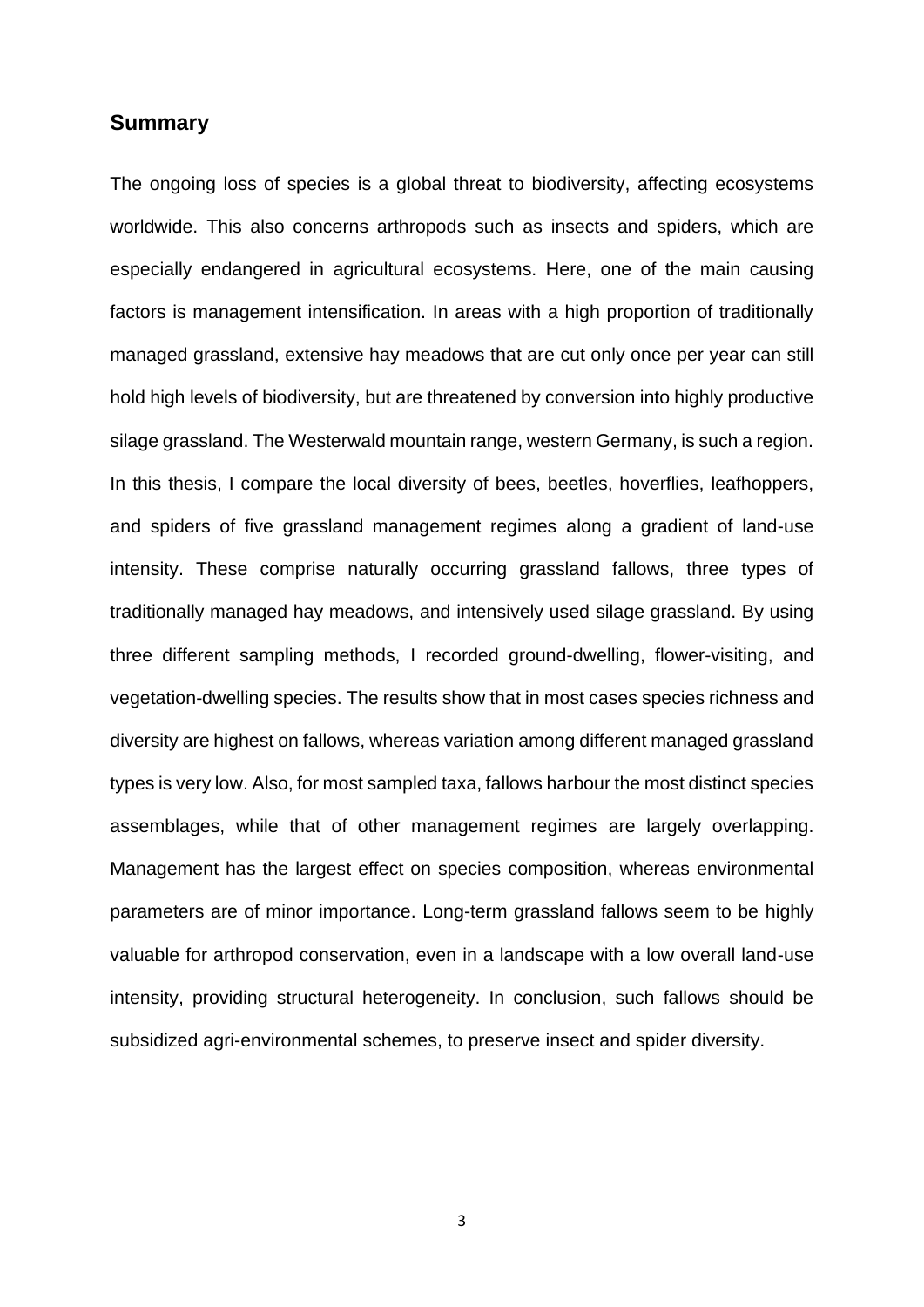## **Zusammenfassung**

Der Rückgang der Artenvielfalt ist allgegenwärtig in Ökosystemen auf der ganzen Welt. Bedroht sind auch Arthropoden wie Insekten und Spinnen, insbesondere in der Agrarlandschaft. Einer der Hauptgründe hierfür ist die Intensivierung der landwirtschaftlichen Nutzung. Zwar kann die Artenvielfalt in Gebieten mit einem hohen Anteil von traditionell bewirtschafteten, einschürigen Heuwiesen noch sehr hoch sein, diese sind aber durch die Umwandlung in ertragsoptimierte Silagewiesen gefährdet. Der Westerwald, ein Mittelgebirge im Westen Deutschlands, ist eine solche Region. Diese Arbeit beinhaltet einen Vergleich der hier örtlichen Artenvielfalt von Bienen, Käfern, Schwebfliegen, Spinnen und Zikaden auf fünf Grünland-Flächentypen, die in unterschiedlicher Intensität bewirtschaftet werden. Hierbei untersuche ich naturnahe Grünland-Brachen, drei Gruppen von extensiv bewirtschafteten Heuwiesen und intensiv bewirtschaftete Silagewiesen. Mithilfe von drei unterschiedlichen Fangmethoden konnten bodenlebende-, blütenbesuchende- und Arten der Vegetationsschicht erfasst werden. Die Ergebnisse zeigen, dass die Artenvielfalt auf den Brachen deutlich höher ist als auf den bewirtschafteten Grünlandtypen, zwischen denen nur geringe Unterschiede bestehen. Auch die Artenzusammensetzungen der Brachen unterscheiden sich deutlich von denen der anderen Flächen. Hierbei hat die Art der Bewirtschaftung einen größeren Einfluss als verschiedene Umweltparameter, welche nur eine untergeordnete Rolle spielen. Die Ergebnisse deuten darauf hin, dass Langzeit-Brachen eine positive Auswirkung auf den Schutz von Insekten und Spinnen haben, selbst in extensiv bewirtschafteten Kulturlandschaften mit hoher Artenvielfalt. Brachen sollten daher in Naturschutzverträgen berücksichtigt und gefördert werden.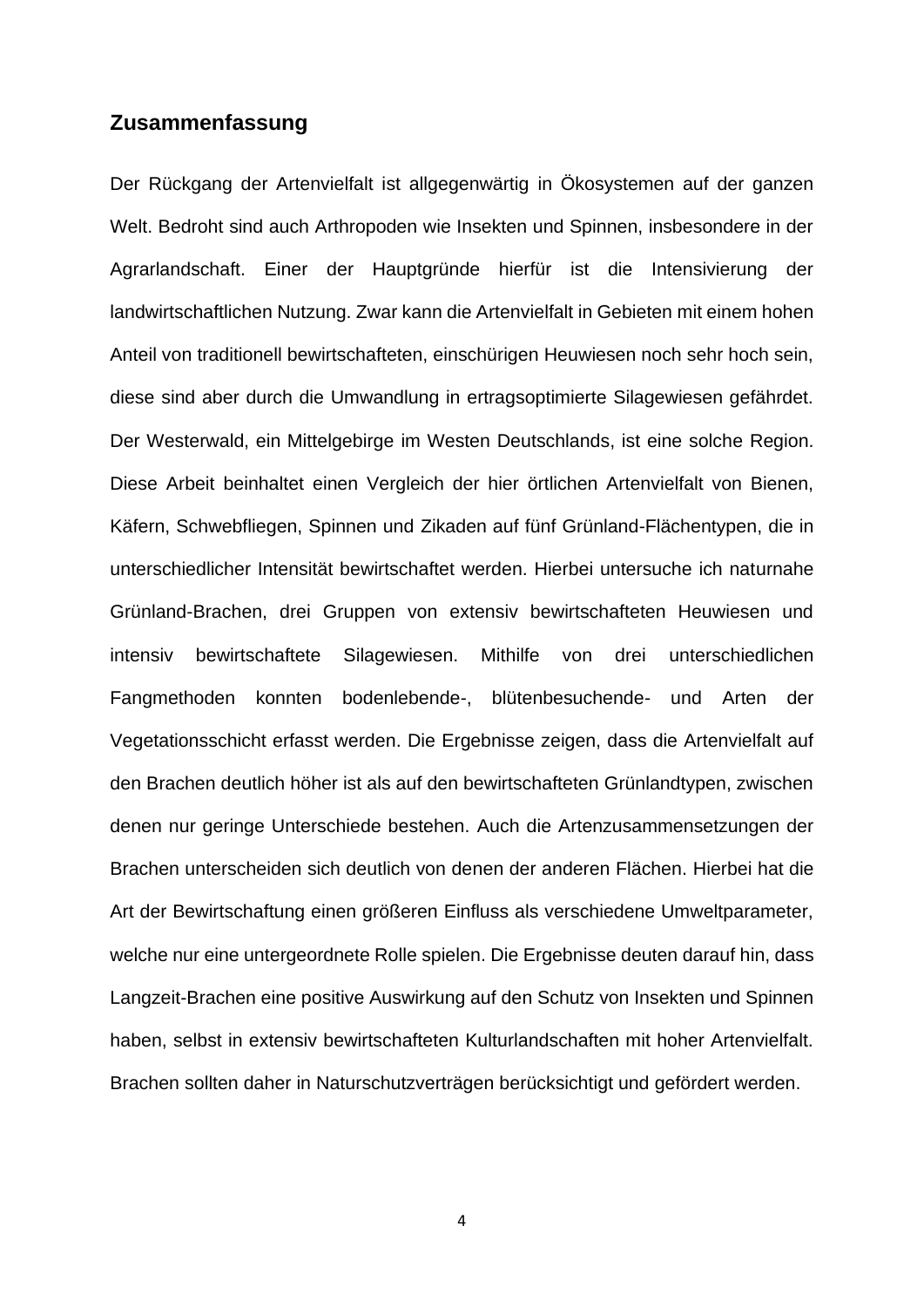## **1 General introduction**

Extinction rates, and thus the ongoing loss of biodiversity, are higher than estimates of normal background extinction (Ceballos et al., 2015). This species decline threatens the functionality of ecosystems worldwide, and affects vertebrates and invertebrates alike (Dirzo et al., 2014; Wagner, 2020). Arthropods, especially insects, have received broader attention only in recent years (Vogel, 2017). For flying insects, a 76% decrease in biomass has been recorded over 27 years within conservation areas in western Germany (Hallmann et al., 2017). Similarly, the loss of arthropod biomass in grassland areas was reported to be at 68% over 9 years by Seibold et al. (2019). While it is often difficult to identify single causing factors for this decline, it is widely accepted that an interaction of multiple anthropogenic factors exerts pressure on arthropod species, including climate change, habitat loss and fragmentation, pollution, and nutrification (Chase et al., 2020; Wagner, 2021). Although not all insect taxa or ecosystems are affected equally severe (Crossley et al., 2020; van Klink et al., 2020), effective conservation measures have to be identified and applied to prevent further decline and collapses of important ecosystem services (Powney et al., 2019; Wagner, 2021).

In agricultural areas, land-use intensification is the prevalent driver of species loss, favouring dominant species and resulting in biotic homogenization (Gossner et al., 2016; Raven & Wagner, 2021; Simons et al., 2014). In regions with high proportion of grassland, intensification often means conversion of traditionally managed, speciesrich hay meadows into highly productive silage grassland, which affects arthropod taxa such as butterflies, bees, beetles, grasshoppers, hoverflies, leafhoppers, spiders, and true bugs (Habel et al., 2019; Humbert, Delley & Arlettaz, 2021; Woodcock et al., 2021). Specific changes in grassland management are increases in mowing frequency and fertilization (Manning et al., 2015; van Klink et al., 2019). While grassland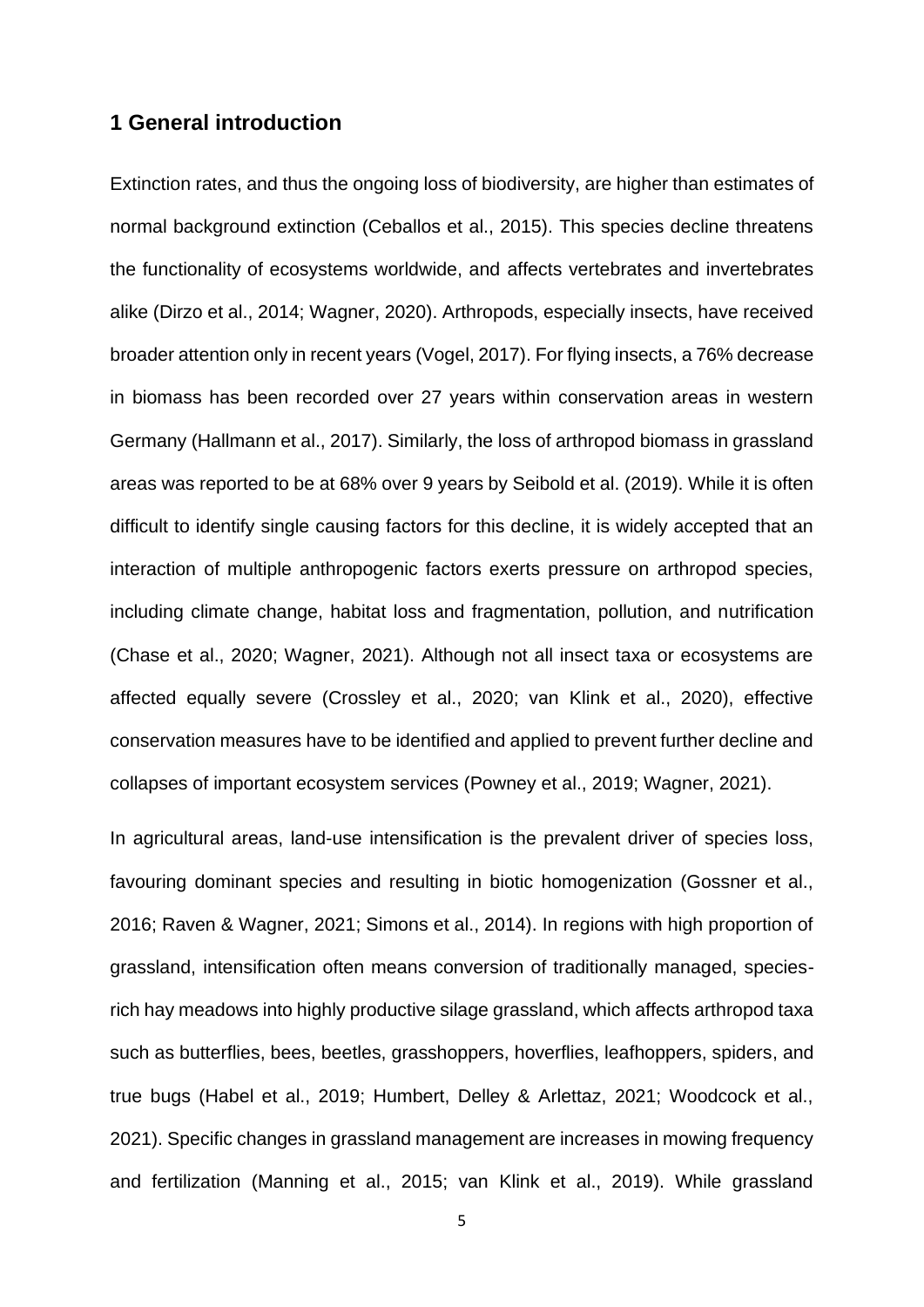abandonment may decrease local diversity too, it can also have the opposite effect (Hilpold et al., 2018; Queiroz et al., 2014).

In regions where extensively managed, species-rich grassland is still left, targeted conservation programs can be effective (e.g. Bonari et al., 2017). At the same time, such immediate preserving strategies render difficult renaturation measures unnecessary, which would have to be implemented after periods of intensification (Woodcock et al., 2021). Different grassland conservation management types are e.g. mowing once per year at a delayed date, low-intensity grazing, and abandoning (Batáry et al., 2010; Bonari et al., 2017). As these can produce variable outcomes, depending on regional conditions such as the levels of landscape heterogeneity and structural complexity, conservation measures have to be adapted to local conditions (Batáry et al., 2007; Tscharntke et al., 2005).

The Westerwald mountain range in mid-western Germany still includes areas with a high amount of traditionally managed grassland, where wet meadows in particular are refuges for diverse species assemblages (Westerwaldkreis, 2018). Because a substantial fraction of these meadows has never been fertilized or managed intensively, and grassland fallows were left aside, endangered grassland specialist species such as the Whinchat *Saxicola rubetra*, and the Violet Copper *Lycaena helle* were able to persist (Bauerfeind et al., 2009; Fischer et al., 2013). Although there are conservation programs in place already, in form of agri-environmental schemes, ongoing grassland intensification is a threat to local biodiversity (Fischer & Müller, 2018).

The aim of this study is to investigate local effects of grassland intensification, conservation efforts, and environmental parameters on bees, beetles, hoverflies,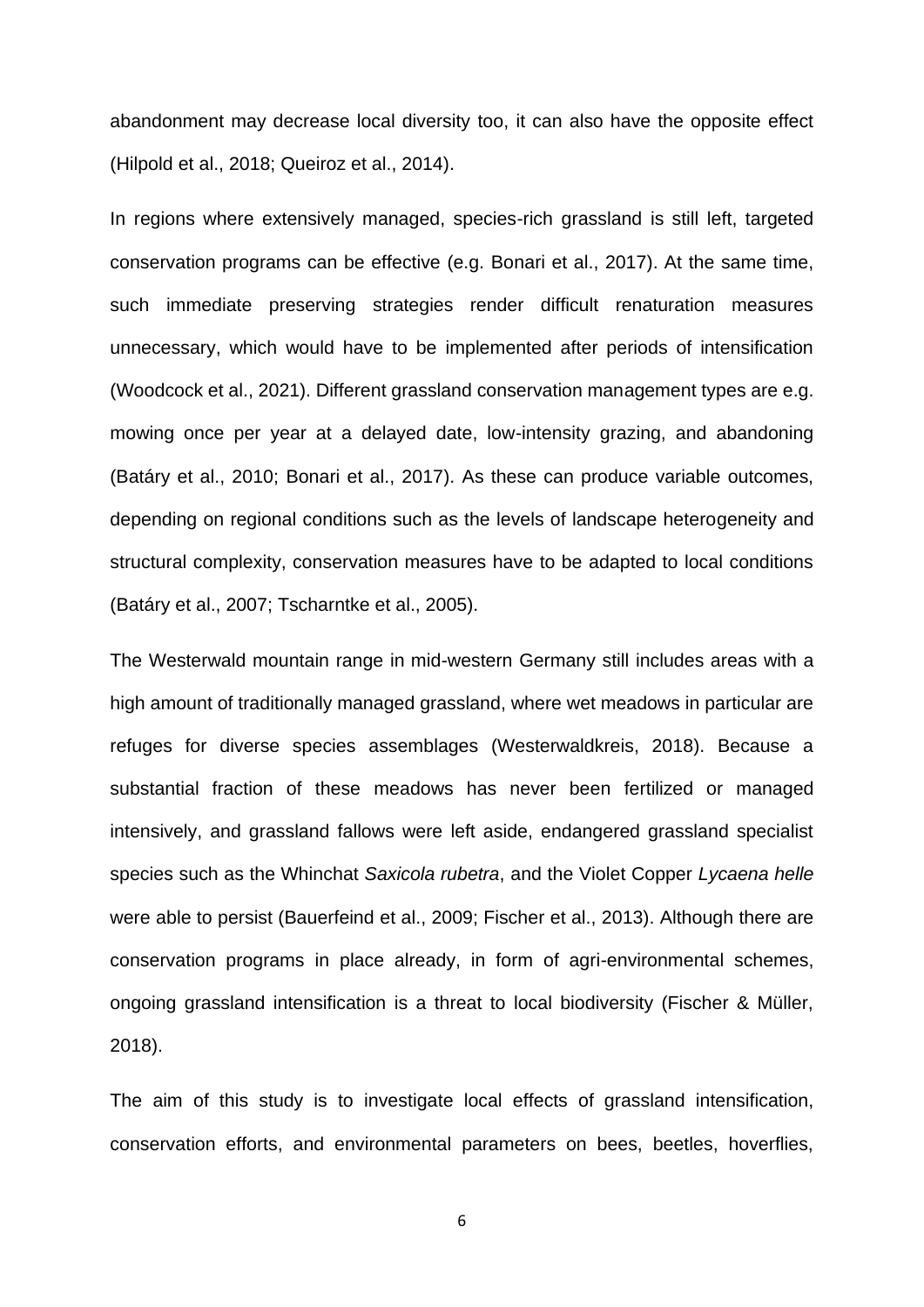leafhoppers, and spiders, by comparing diversity and species assemblages between different types of grassland management that co-occur in close proximity. More specifically, these comprise five types: grassland fallows, two types of traditionally managed hay meadows cut only once per year and contracted under a federal agrienvironmental scheme, hay meadows that are cut twice per year, and intensively managed silage grassland cut 4–5 times per year. For each grassland type, I investigated 9 replicate sites, resulting in a total of 45 sites. I recorded species richness and abundance using three different sampling methods, pitfall trapping, pan trapping, and suction sampling, to include ground-dwelling, flower-visiting, and vegetationdwelling species. To quantify conservation value, I calculated both diversity (i.e. effective species number) and a red list score from the recorded data. I also assessed community structure, and, in case of beetles, habitat and diet preferences. In addition, I recorded soil parameters, plant species, and the composition of land-cover types within the direct surrounding of sites.

Specifically, I address three research questions:

- $-Q_1$ : To what extent does grassland intensification reduce arthropod diversity within the study area? Negative effects of grassland intensification on arthropods have been described in previous studies (e.g. Batáry et al., 2012), but from the Westerwald region, data on most arthropod groups is not yet available (but see Hannappel & Fischer, 2019).
- Q2: Are traditionally managed hay meadows within the study area better for arthropod conservation than fallows? If any management type has significantly higher diversity levels, it can be considered to have a higher conservation value.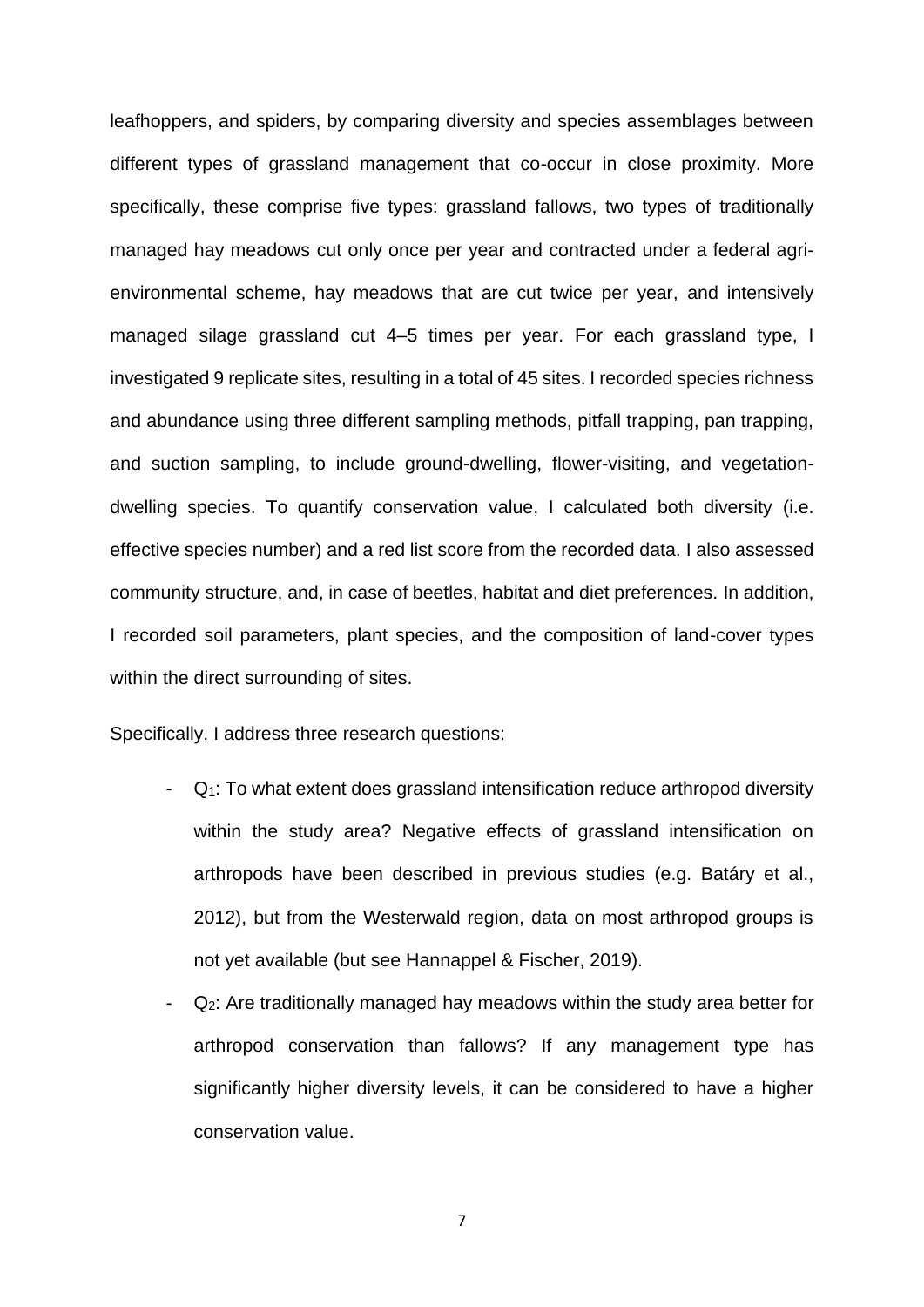$Q<sub>3</sub>$ : Are environmental parameters on-site and within the direct surrounding more important for conservation than on-site management within the study area? If management is not a significant factor, different parameters of soil, vegetation, or structural heterogeneity (i.e. proportions of different habitat types) may influence diversity instead.

From the first two research questions above, I deduced the following specific hypotheses, adjusted to the respective taxon:

- $-H_1$ : The diversity of bees, hoverflies, and leafhoppers is higher on traditionally managed hay meadows than on fallows and silage grassland. This hypothesis is based on the assumption that diversity of all three taxa usually depends on plant diversity, which is highest on traditionally managed hay meadows (e.g. Everwand et al., 2014; Wei et al., 2021).
- H<sub>2</sub>: The diversity of beetles is lower on intensively managed silage grassland than on other grassland types. Here, the underlying assumption is that beetles, a large taxon that includes various feeding types (e.g. predatory, phytophagous, mycetophagous, detritophagous etc.; Koch, 1989), are not to the same degree dependent on plant diversity as solely phytophagous taxa.
- H3: The diversity of spiders is lower on intensively managed silage grassland than on other grassland types. The assumption is that spiders, as predatory taxon, are also less dependent on plant diversity, and rather respond to vegetation structure (Lyons et al., 2018).

The following hypotheses are applied to all investigated taxa. As taxa may respond differently to similar conditions, no directions of effects are specified here: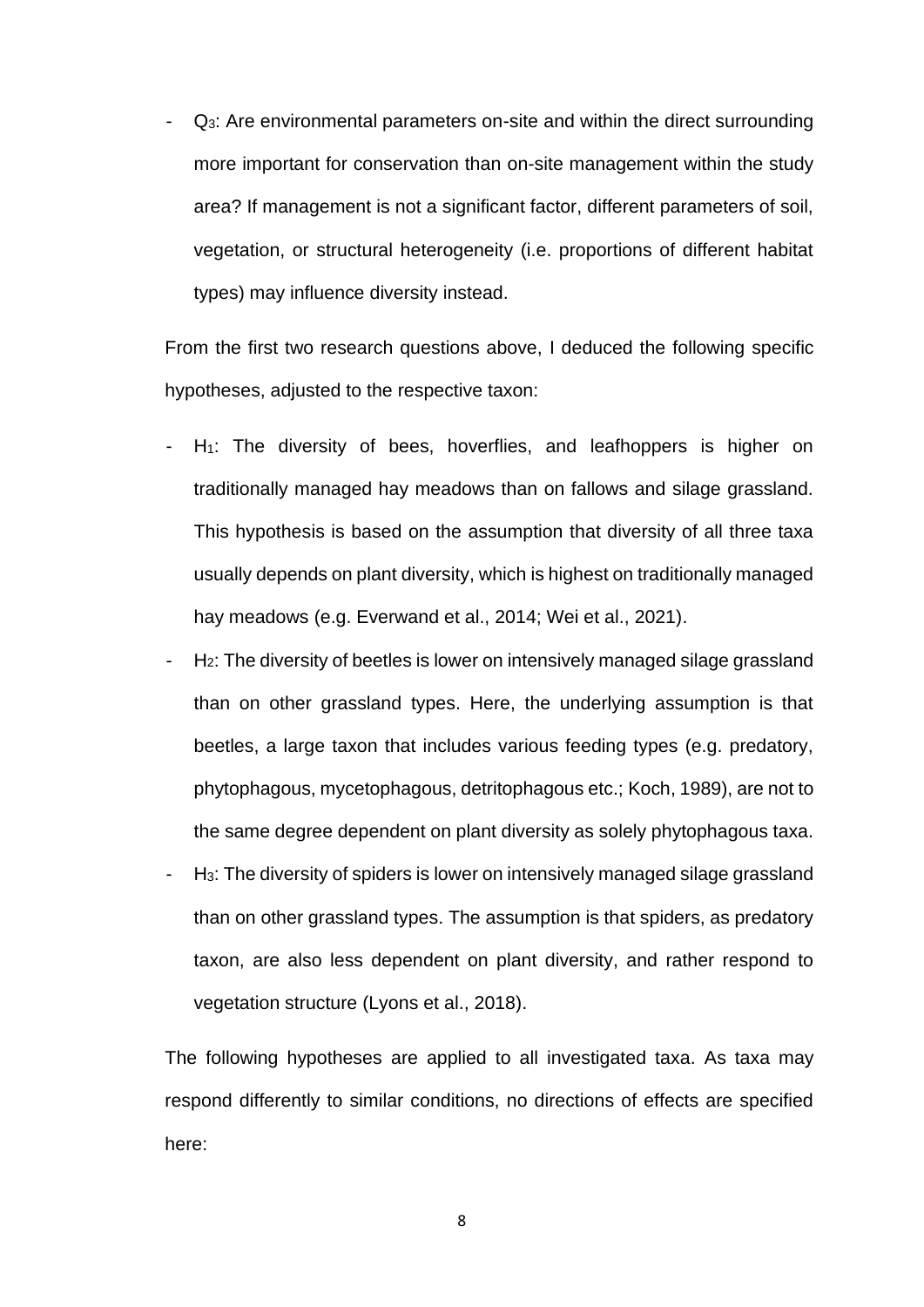- H<sub>4</sub>: Species assemblages differ between management regimes. This allows to discover differences between grassland types that could remain undetected by the direct comparisons of diversity, as species assemblages can be distinct even when species richness and diversity are highly similar.
- H5: On-site environmental conditions (soil, vegetation) and structural features (i.e. proportion of habitat types) of the direct surrounding influence arthropod parameters.

Because of the comprehensive ecological data that is available for beetles, I tested an additional hypothesis for beetles only:

- H6: Beetle species' biotope and diet preferences, weighted by their relative abundance, differ between managed and abandoned grassland.

In summary, the goal of my thesis is to identify the best conservation strategy for preserving species-rich communities in the Westerwald region, which is still a traditionally used landscape with a high proportion of high value grassland that has never been fertilized. Planning, study design, and preparations started in December 2017. All field work was completed during the vegetation period of 2018, between May and September. Species identification was mostly finished by the end of 2019. Statistical analysis, writing, and paper submission was completed during 2020 and 2021. As of now, two papers are published, and a third manuscript is submitted, currently being peer-reviewed. All three are attached in the following section.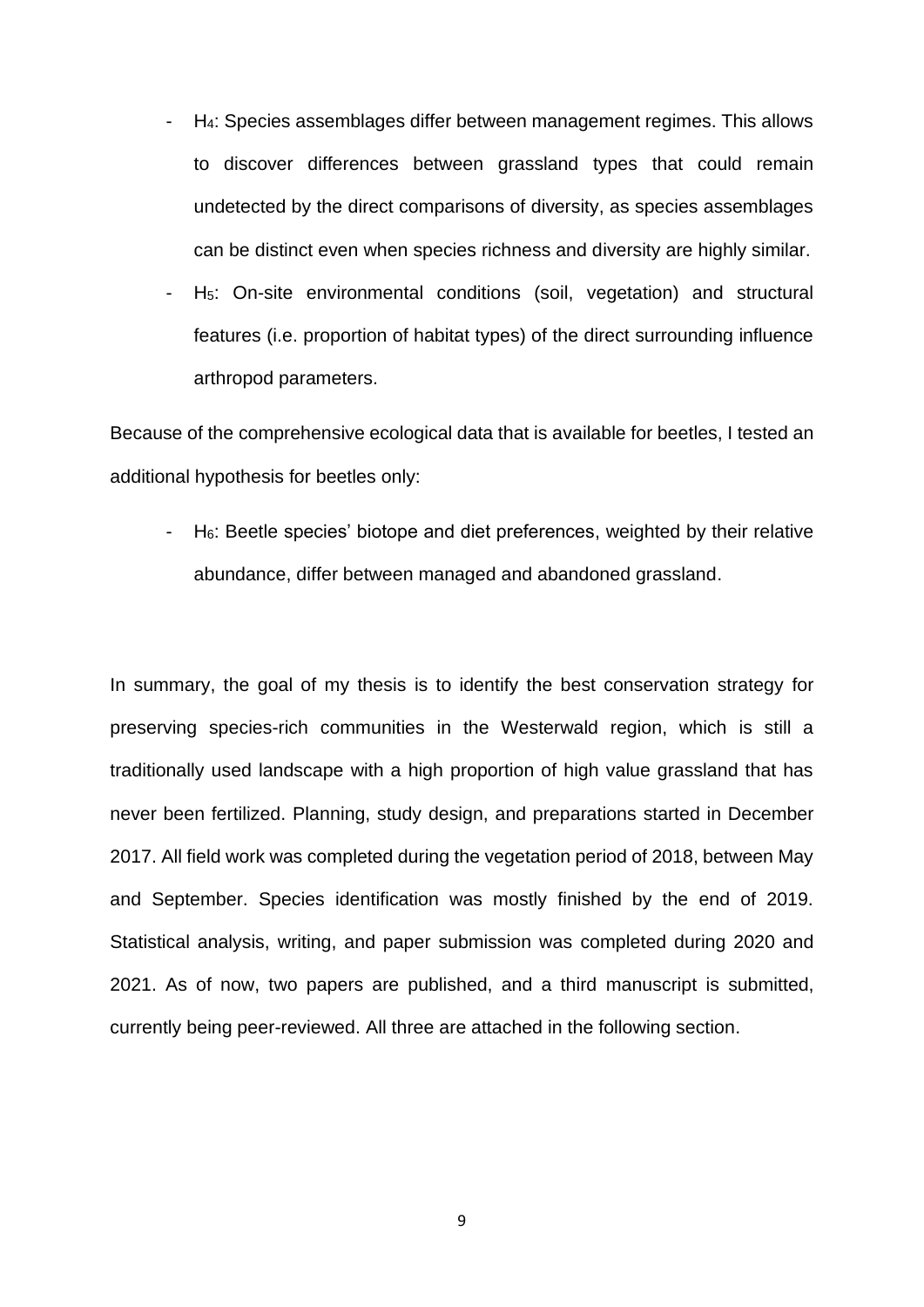## **2 Chapters**

**2.1 Chapter I: Bees, hoverflies, and leafhoppers,** pp. 11–24, supplementary material pp. 25–33**:**

Frenzel, T., Wörsdörfer, A., Khedhiri, S., Di Giulio, M., Leus, F., Lipperts, M.J., Martin, D., & Fischer, K. (2021). Grassland fallows as key for successful insect conservation. *Insect Conservation and Diversity*, 14, 837–850. https://doi.org/10.1111/icad.12525.

**2.2 Chapter II: Beetles,** pp. 34–43, supplementary material pp. 44–83**:**

Frenzel, T., & Fischer, K. (2022). Fallows benefit beetle conservation in a traditionally managed grassland landscape. *Agriculture, Ecosystems & Environment*, 327, 107829. https://doi.org/10.1016/j.agee.2021.107829.

**2.3 Chapter III: Spiders,** pp. 84–127, supplementary material pp. 128–133**:**

Frenzel, T., Rischen, T., & Fischer, K. (submitted to *Basic and Applied Ecology*). Humid grassland fallows promote spider diversity in a traditionally managed landscape.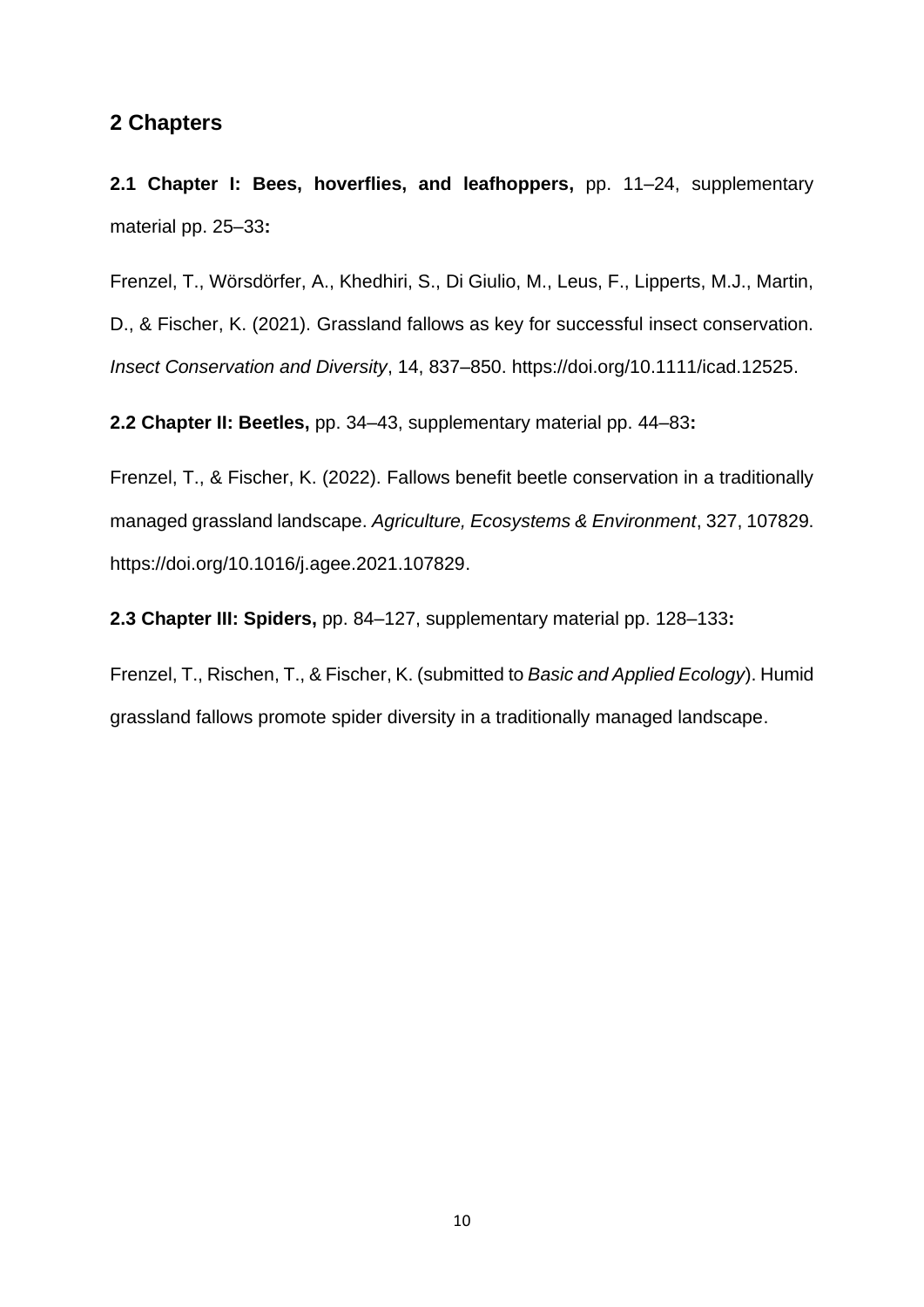## **2.1 Chapter I: Bees, hoverflies, and leafhoppers**

Note by the author: This chapter is based on the following journal publication. Due to copyright issues, the text of the chapter was replaced by the reference information. Thus, the interested reader is kindly asked to read the published paper via the following reference:

Frenzel, T., Wörsdörfer, A., Khedhiri, S., Di Giulio, M., Leus, F., Lipperts, M.J., Martin, D., & Fischer, K. (2021). Grassland fallows as key for successful insect conservation. *Insect Conservation and Diversity*, 14, 837–850. https://doi.org/10.1111/icad.12525.

## **Abstract**

There is wide scale evidence for declines in insect biodiversity at a global scale. Agricultural intensification is considered to be one of the major causes of these declines. Traditionally managed habitat types, such as hay meadows, harbour a rich diversity of plants and animals, but have been often transformed into crop fields or silage grassland.

To evaluate the role of (1) agricultural intensification for insect declines and of (2) traditionally managed hay meadows and fallows for biodiversity conservation, we here compare bee, hoverfly, and leafhopper assemblages on 45 sites along a gradient of land use intensity in western Germany. We included moist long-term grassland fallows, three types of hay meadows, and silage grasslands, each represented by 9 replicates.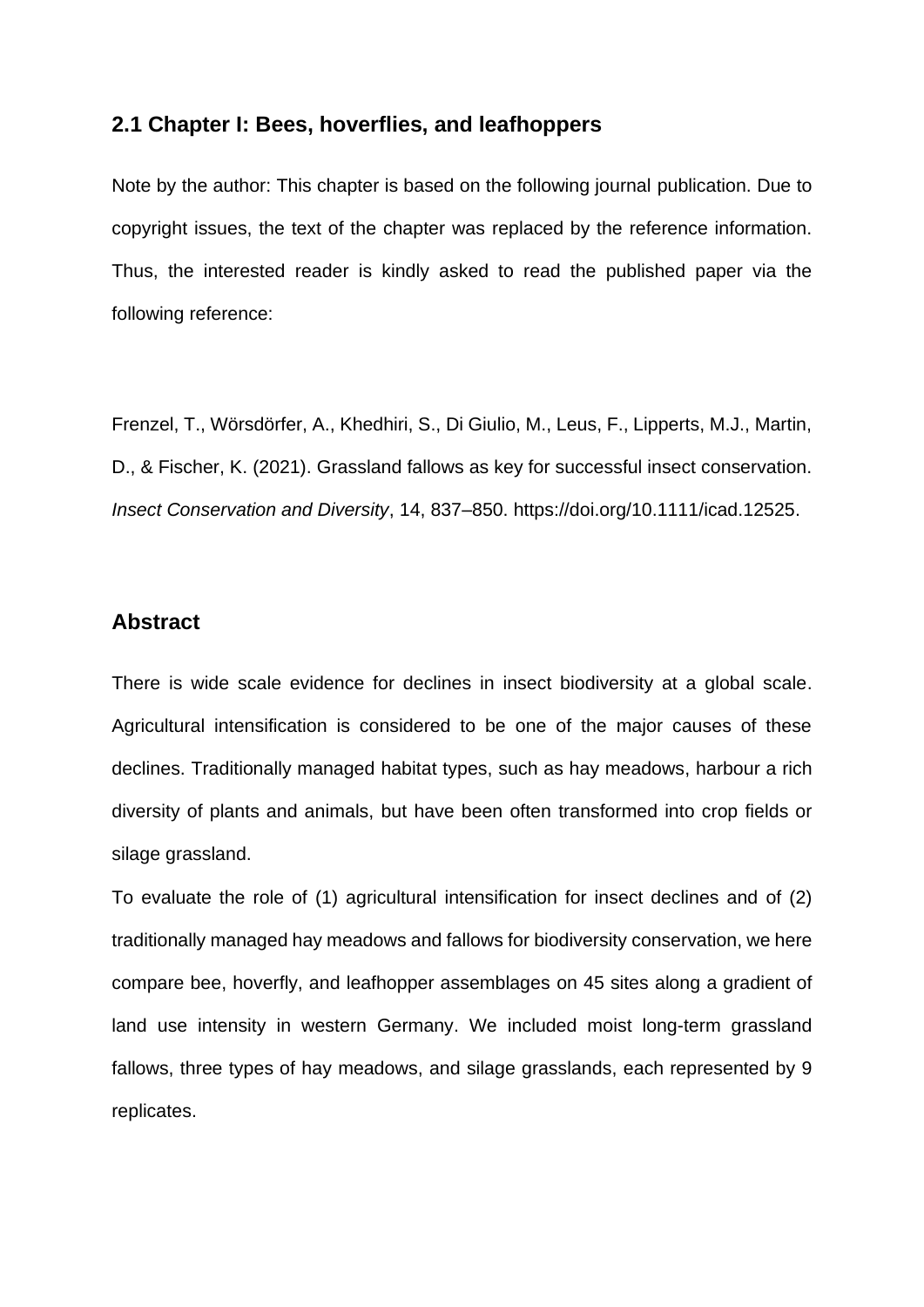Species numbers of bees and leafhoppers were significantly higher on fallows than other management types. Grassland fallows also harboured the most distinct assemblages, while those of hay meadows and silage grassland were very similar and largely overlapping.

The surprising similarity of hay meadow and silage assemblages may be due to investigating highly mobile taxa within a landscape composed of a fine-scale mosaic of traditionally managed and intensified grassland. Our results demonstrate the high importance of unmanaged areas, even when the overall land use intensity is still comparatively low.

We suggest that temporal grassland fallows (unmanaged for 3-5 years) should be subsidized in agri-environmental schemes to increase landscape heterogeneity and to preserve insect diversity.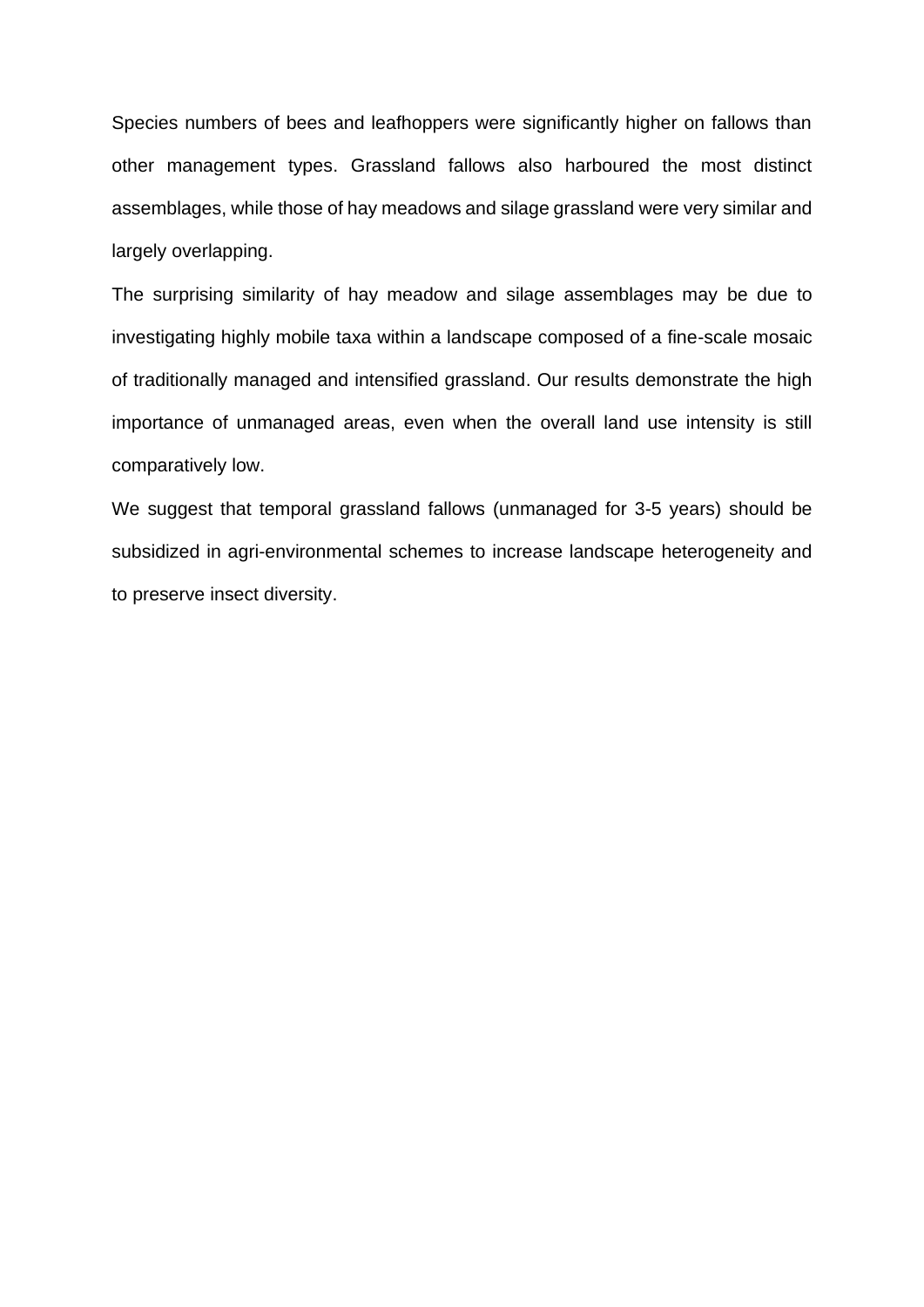## **2.2 Chapter II: Beetles**

Note by the author: This chapter is based on the following journal publication. Due to copyright issues, the text of the chapter was replaced by the reference information. Thus, the interested reader is kindly asked to read the published paper via the following reference:

Frenzel, T., & Fischer, K. (2022). Fallows benefit beetle conservation in a traditionally managed grassland landscape. *Agriculture, Ecosystems & Environment*, 327, 107829. https://doi.org/10.1016/j.agee.2021.107829.

## **Abstract**

Insect biodiversity is declining at the global scale, with agricultural intensification representing a major driver of this development. Traditionally managed grassland, such as hay meadows, can support high insect and plant diversity but is often converted into more productive cropland or silage grassland. We evaluated the effects of agricultural intensification and conservation measures on beetle assemblages in a traditional landscape dominated by grassland in western Germany. We investigated a total of 45 grassland sites including long-term (abandoned) grassland fallows with natural vegetation cover, three types of hay meadows, and intensively used silage grassland, using different sampling methods targeting ground-dwelling, flower-visiting, and vegetation-dwelling beetles. Species richness and diversity were highest on grassland fallows, while variation among different types of managed grassland was very low. Thus, fallows outperformed even unfertilized hay meadows cut after July 15<sup>th</sup> in terms of species richness. Beetle assemblages of fallows and silage grassland were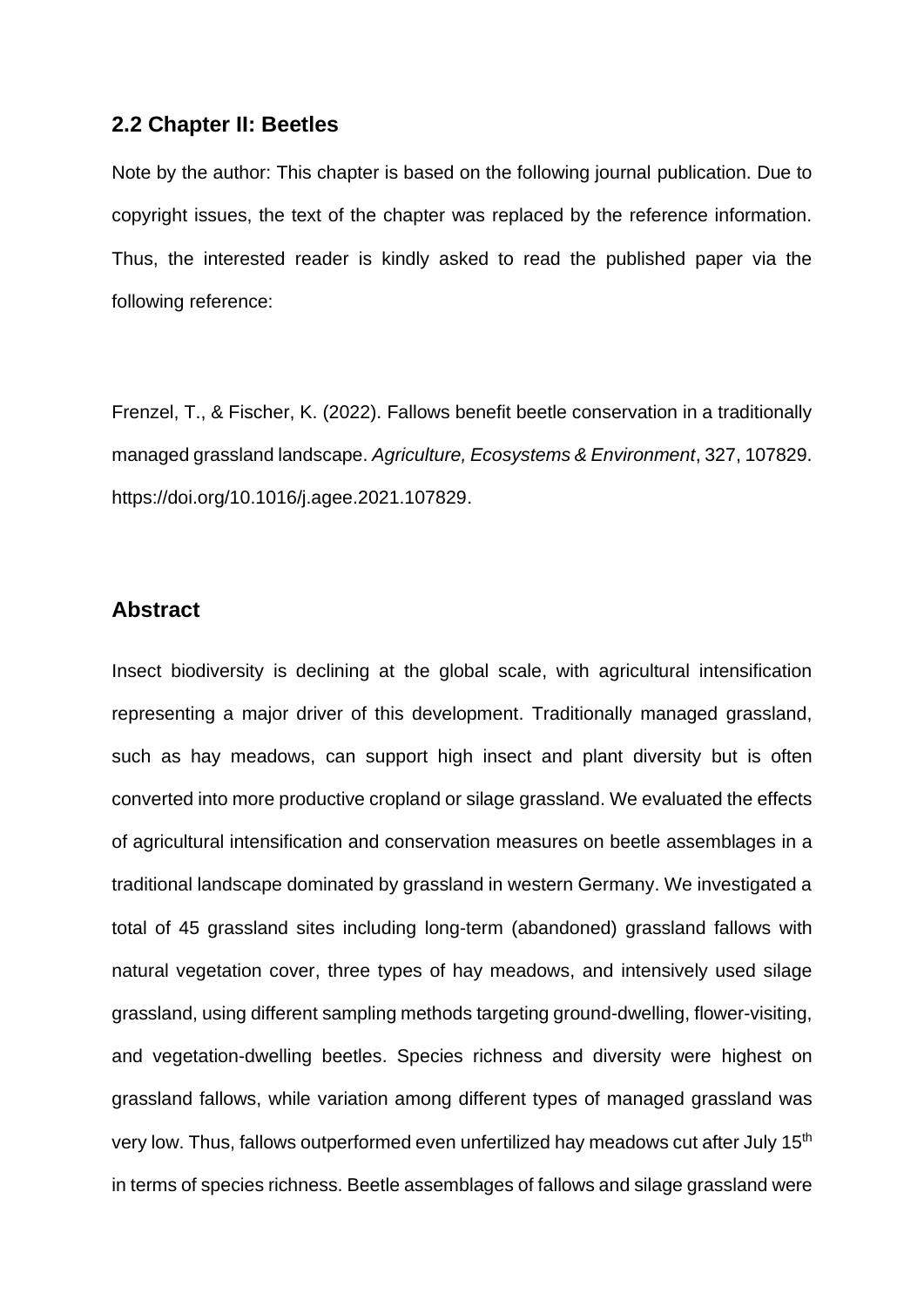both distinct from all other management regimes, while the three types of hay meadows did not differ substantially. Effects of on-site management regime were strong, but environmental parameters and surrounding land cover were of minor importance only. Our results suggest that long-term fallows are important for beetle conservation, even in landscapes with overall low land-use intensity. We suggest that grassland fallows should be considered in subsidized agri-environmental schemes.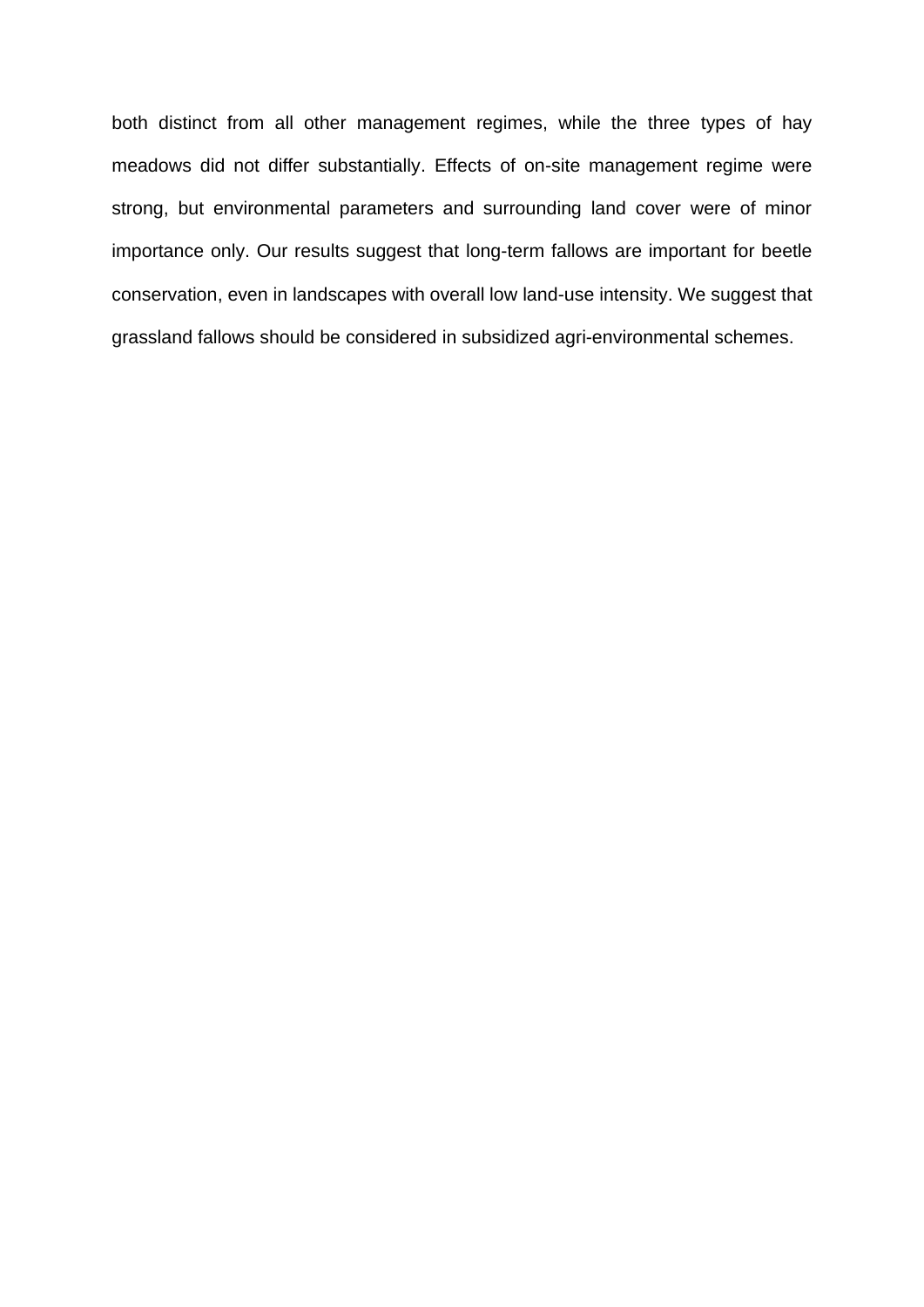## **2.3 Chapter III: Spiders**

Note by the author: This chapter is based on the following journal publication. Due to copyright issues, the text of the chapter was replaced by the reference information. Thus, the interested reader is kindly asked to read the published paper via the following reference:

Frenzel, T., Rischen, T., & Fischer, K. (submitted to *Basic and Applied Ecology*). Humid grassland fallows promote spider diversity in a traditionally managed landscape.

## **Abstract**

Agricultural intensification is an important driver of biodiversity decline. Regarding grassland ecosystems, traditionally managed hay meadows, as opposed to highly productive silage grassland, are often of high conservation value. Here, we compare spider assemblages among five grassland management regimes along an intensification gradient, ranging from long-term fallows via traditionally managed hay meadows to high-intensity silage grassland. Humid long-term fallows harboured highest species richness and diversity, and their assemblages differed strongly from other management regimes. There was surprisingly little variation though among different types of hay meadows and silage grassland. Differences among spider assemblages were most strongly shaped by fallow-related parameters and the proportion of forests in the surroundings of study sites. The high spider diversity on fallows may result from their undisturbed vegetation structure, while management,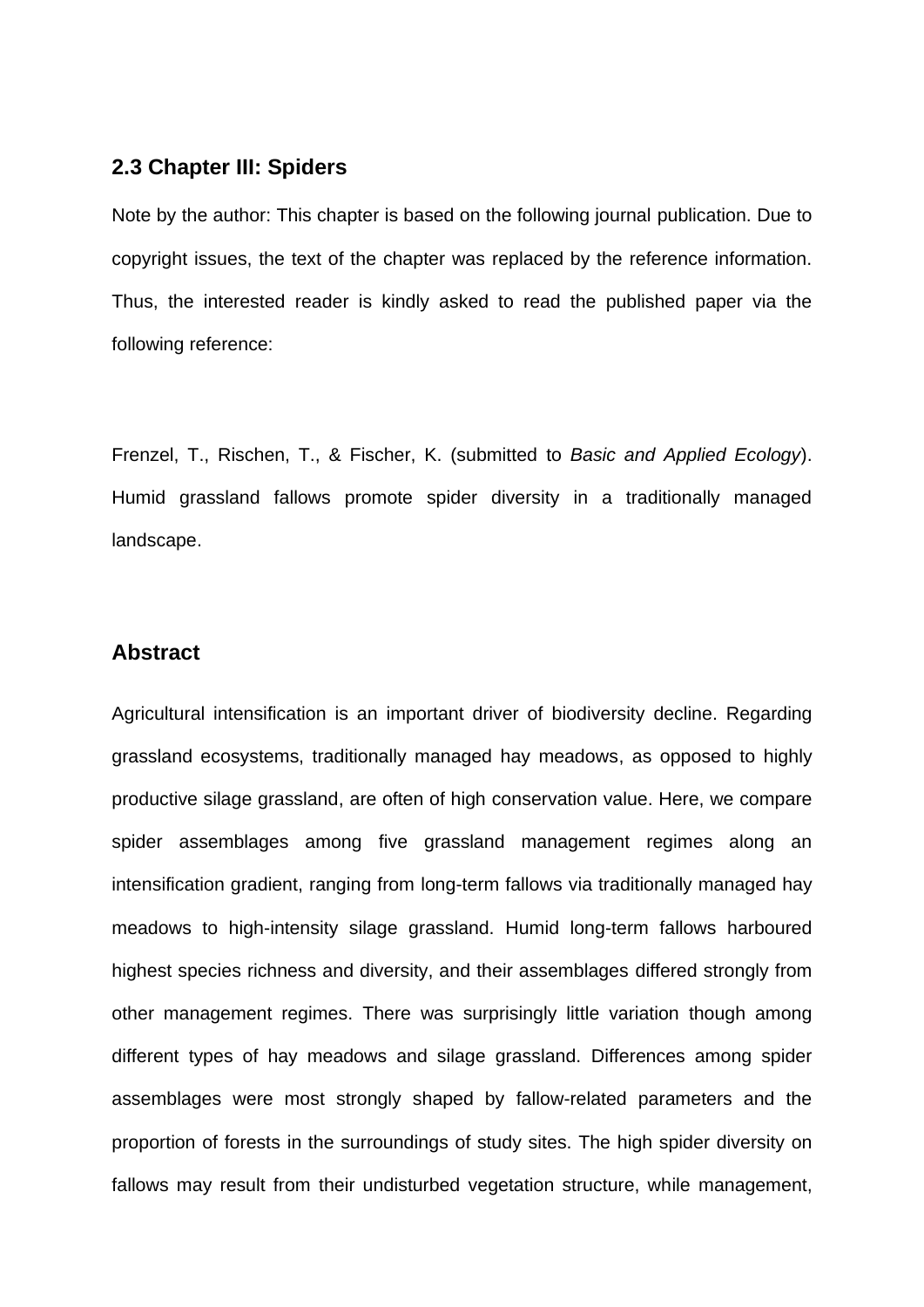regardless of frequency, may have detrimental effects. Our results demonstrate the high importance of unmanaged areas even in regions with an overall low land-use intensity, such as grassland ecosystems. We thus recommend the inclusion of temporal grassland fallows (unmanaged for 3-5 years) in agri-environmental schemes to increase landscape heterogeneity and preserve spider diversity.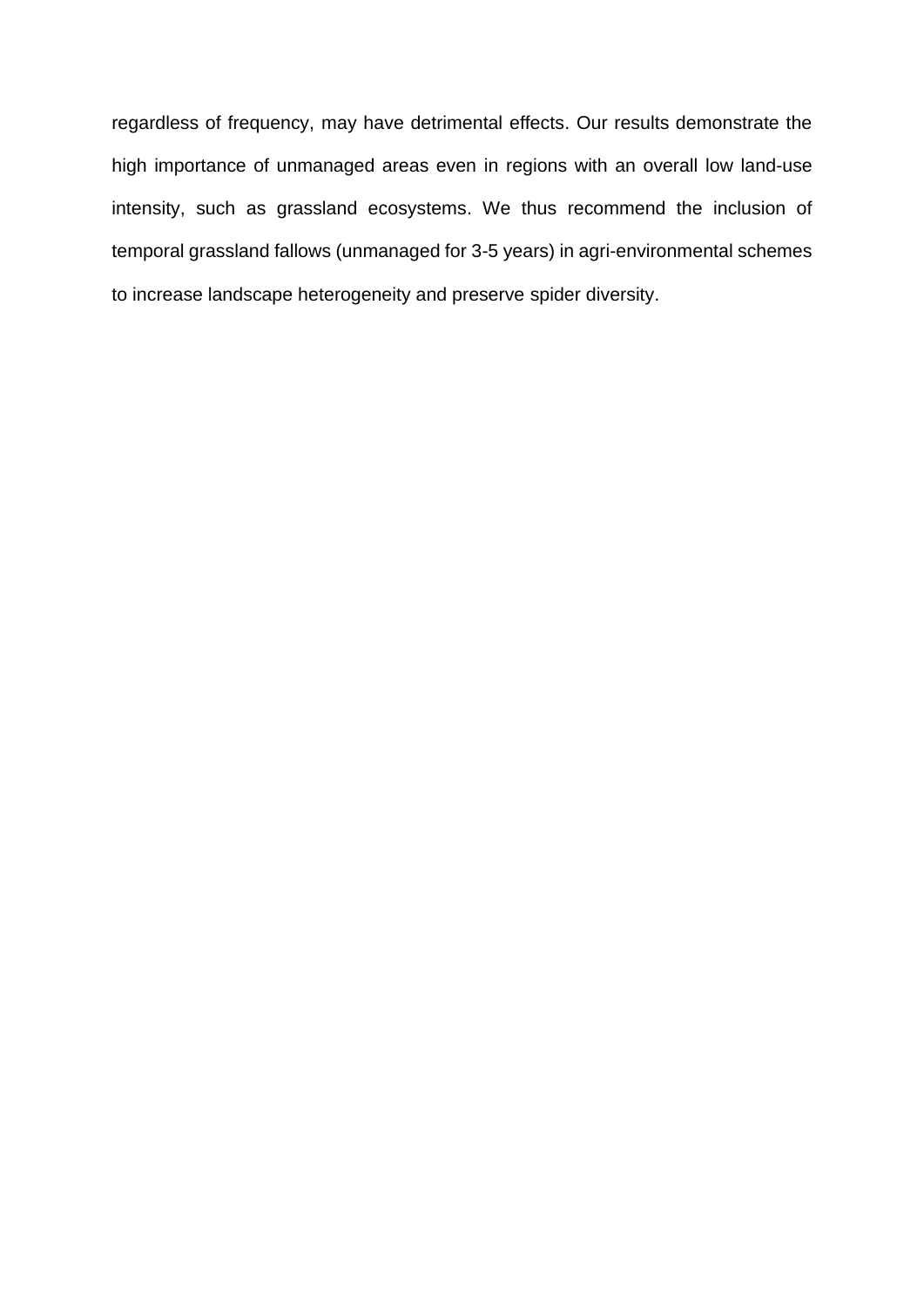## **3 General discussion**

Long-term grassland fallows were clearly the most beneficial management type for insects and spiders. The diversity of bees, beetles, leafhoppers, and spiders was significantly higher on fallows than on other management types, only hoverfly diversity was not enhanced. Species assemblages on fallows were most distinct from other management types. Also, the within-group variance of beetle and spider species assemblages was higher between fallows than between sites within other management regimes. Positive effects of fallows on different taxa (e.g. plants, insects, and spiders) have been also shown in other studies (Feng et al., 2021; Fiedler, Wrbka & Dullinger, 2017; Helden et al., 2020; Schmidt et al., 2008; Toivonen et al., 2015; Wietzke et al., 2020). Surprisingly, throughout all investigated taxa, intensively managed silage grassland performed equally to traditionally managed grassland. Since detailed results for each taxon are discussed within chapters I–III, I briefly focus on general challenges of my project in the following section, and then conclude with the synthesis of all three parts.

## **3.1 Challenges**

#### **Study design and sampling periods**

The experimental design was constricted by availability of sites, as permission of the farmers was needed for sampling, and respective sites of management regimes were not equally dispersed within the study area. A paired block design thus was not realisable, and especially silage grassland sites accumulated in the northern area of the study region (see Fig. 1, Frenzel et al., 2021). To account for this problem, I included tests for spatial autocorrelation, and, if necessary, included corrections in the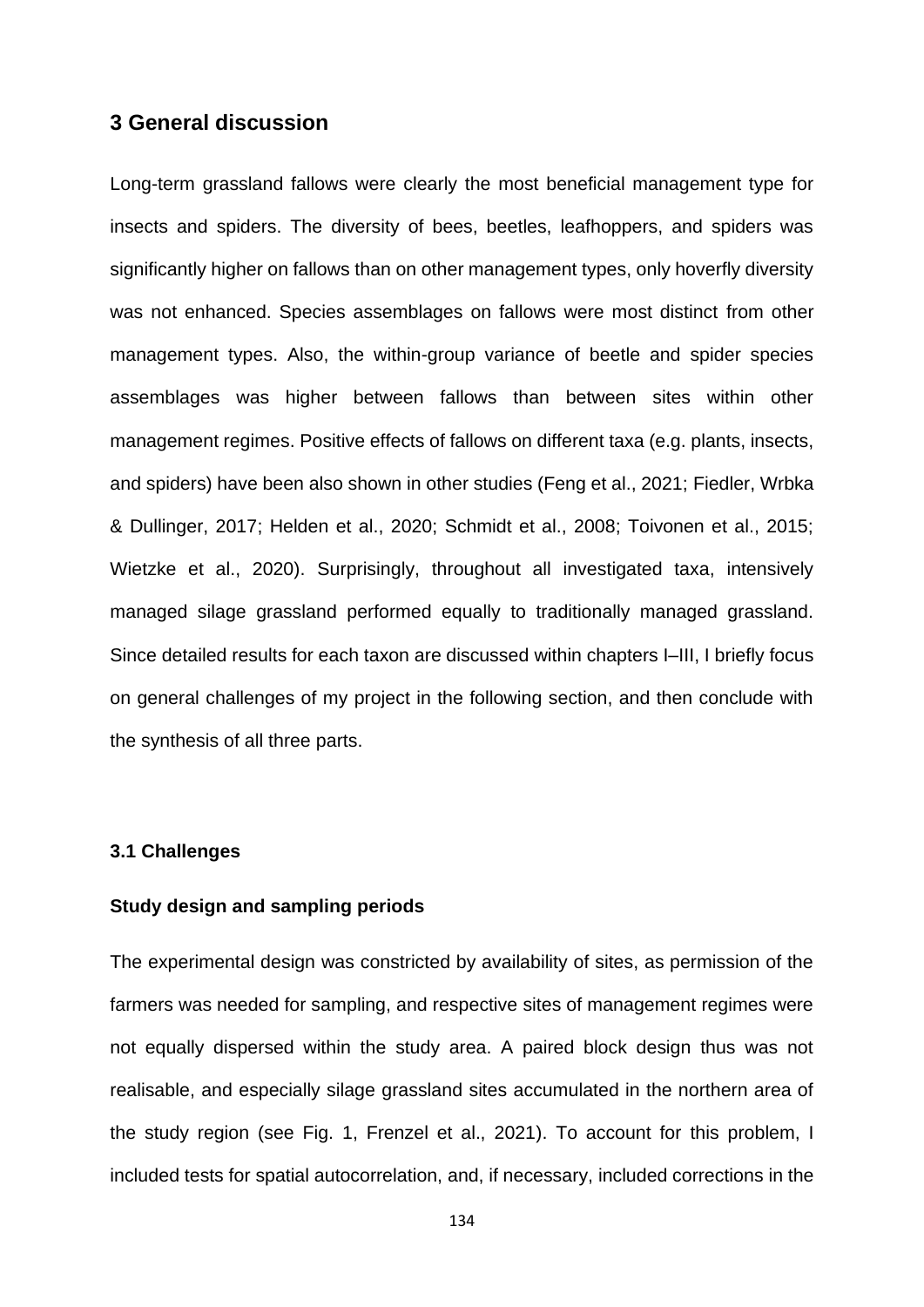statistical analyses (Dormann et al., 2007). A second issue concerning sampling periods were the irregular mowing dates. The farmers had to align haymaking to the weather conditions, and sometimes mowing dates were scheduled on very short notice. Then, all sampling equipment had to be removed on all 45 sites, even if only few of them were cut, to ensure uniform sampling periods. Due to this occasional disassembly on short notice, and the time that was needed to visit all sites (up to 2 days, depending on the task), there were slight differences in the number of sampling days, as described in the material and methods sections above. One sampling period (out of 8 in total) of pitfall and pan trapping could not be included in the analysis, because a mowing event on all silage sites, ahead of schedule, led to a temporary loss of samples. However, small irregularities in active sampling days did not influence the results, when sampling days were included within the statistical models.

#### **Drought**

The year 2018, in which sampling took place, was exceptionally warm and dry (Buras, Rammig & Zang, 2020). The low precipitation levels in mid to late summer caused slower plant growing rates, especially in August, resulting in four instead of five cutting dates on silage grassland sites. Also, pitfall and pan trap sampling yielded lower individual numbers during these later occasions. However, the important sampling months May and June were not affected. Furthermore, since all sites were equally exposed to the dry weather conditions, a direct comparison of management regimes is still valid.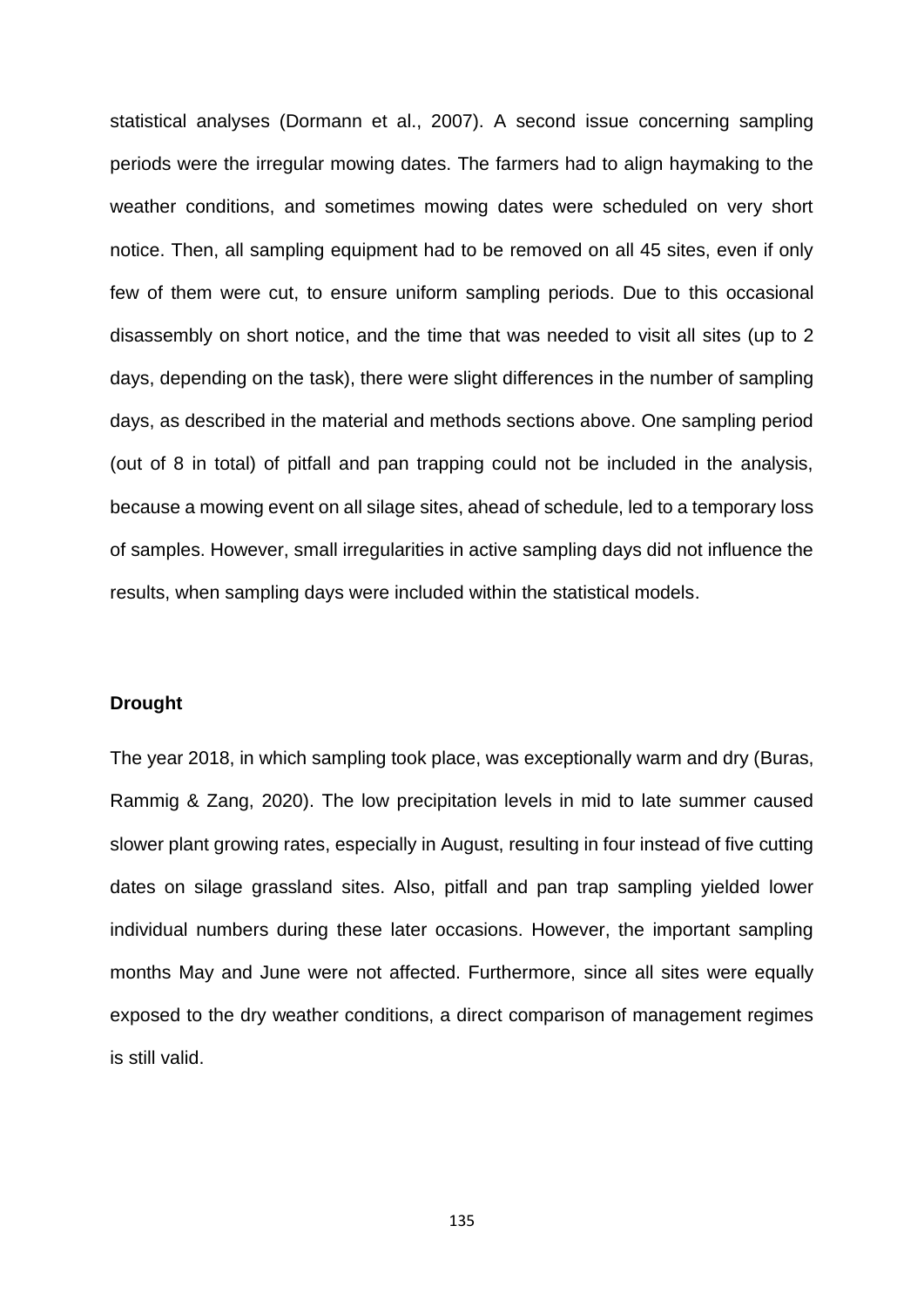#### **Differences between analyses**

Due to constructive criticism during peer review, the principal component analyses (PCAs) are slightly different between papers. For bees, leafhoppers, and hoverflies, as well as for spiders, all 16 environmental variables (see Frenzel et al., 2021; table 1) were included in a single PCA. For beetles, two sub-sets of variables were analysed in one PCA respectively, landscape parameters (6 variables) and soil parameters (4 variables). In the subsequent models, vegetation height and plant species number were added separately, and Ellenberg values were not considered at all. Since these changes were made after I finished initial analyses of all data sets, I was able to compare both variants. When applied to the same data, the two different PCA approaches did not fundamentally change any results or the following interpretation, so both can be considered equally appropriate. Other minor differences concerned red list score, as well as biotope and habitat preference, all of which could only be calculated for beetles due to insufficient number of red list records within the other taxa. For bees, red list species number replaced red list score, since in this case, they were basically the same. For leafhoppers, hoverflies, and spiders, there were not enough red list species to justify any further calculation.

### **3.2 Synthesis**

The recorded data, as outlined in detail in my two published papers and one submitted manuscript above, were appropriate to answer the three initial research questions of my thesis. Patterns in the data of all three sampling methods coincided clearly, revealing the great conservation value of long-term grassland fallows. I present my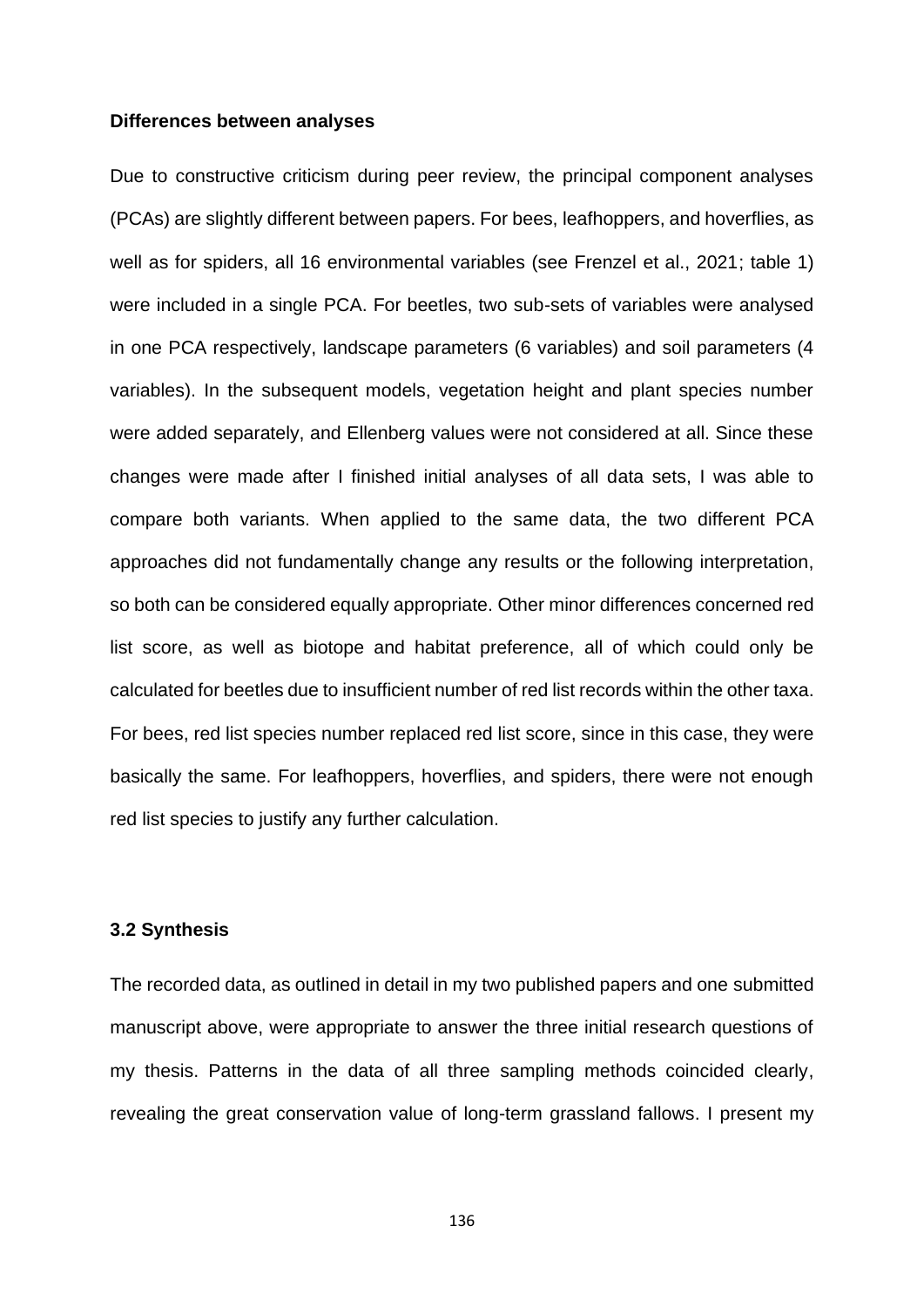overall conclusions in the following section, aligned to the initial research questions outlined in the introduction.

#### **Low impact of grassland intensification**

## Q1: *To what extent does grassland intensification reduce arthropod diversity within the study area?*

Grassland intensification within the study area was not as detrimental for arthropod diversity as expected. However, since grassland intensification is known to have negative effects on insect and spider diversity in general (e.g. Feng et al., 2021; Wersebeckmann et al., 2021), there could be implications that simply were not detected. Extinction debt for example could possibly be a reason for the rather high diversity on silage grassland, as land-use intensification in the Westerwald region has happened only in recent decades (Kuussaari et al., 2009). Specific results that support this assumption are the distinct species assemblages of beetles, separating silage sites from all other management regimes. This, together with higher individual numbers due to eutrophication by heavy fertilizing, may be hinting towards an early stage of biotic homogenization that is not yet apparent in diversity metrics (Gossner et al., 2016). If left unchecked, generalist species could be favoured over specialists in the long term (Hilpold et al., 2018). Another reason could be the common practise of real estate division, which led to small management units in the study area. Silage grassland is often located in between hay meadows, which could cause some mixing of species assemblages (e.g. Schneider et al., 2016).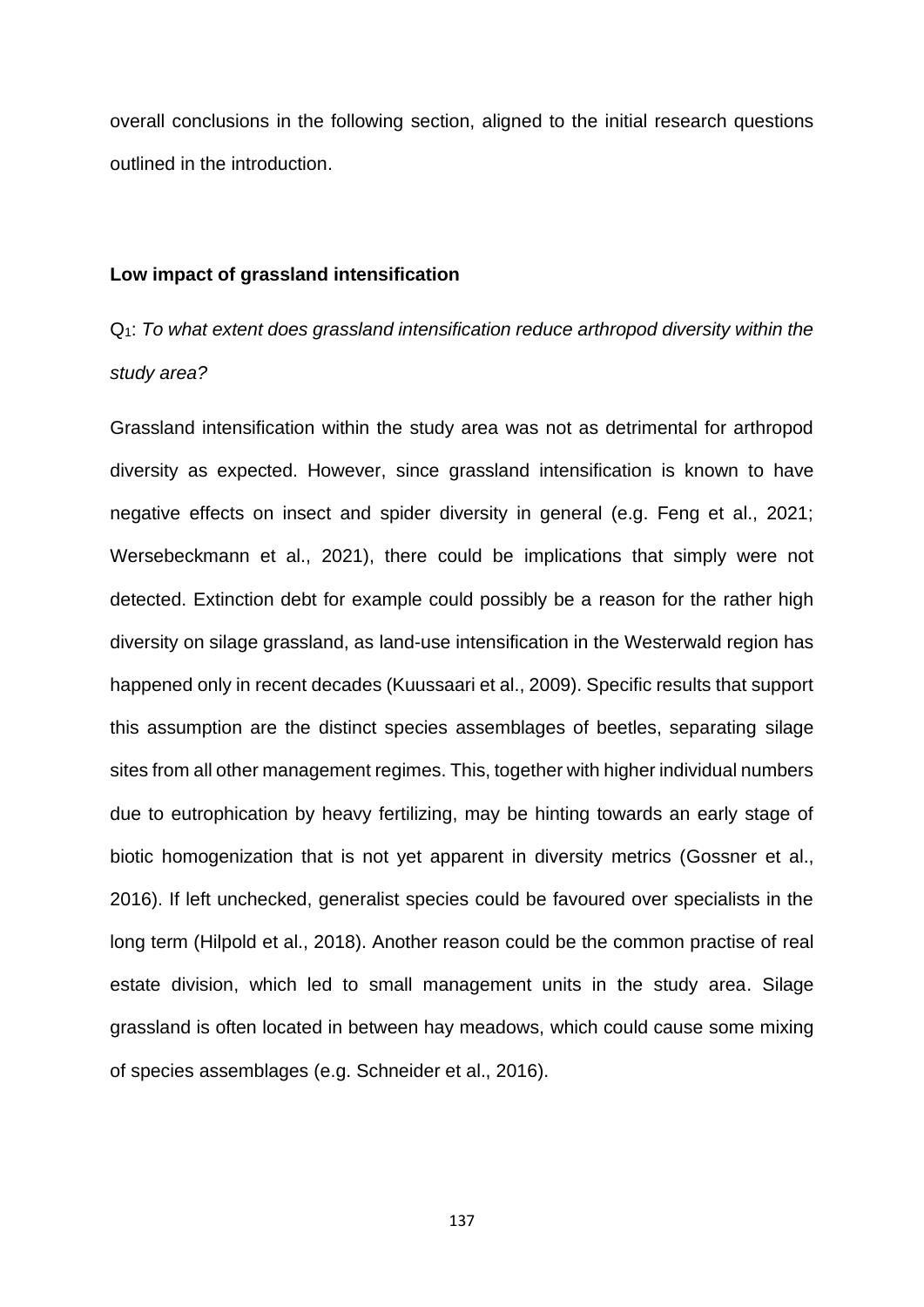#### **High conservation value of long-term fallows**

## Q2: *Are traditionally managed hay meadows within the study area better for arthropod conservation than fallows?*

Hay meadows, managed under federal conservation contracts, did not harbour higher insect and spider diversity than fallows. Rather, local fallows scored significantly better throughout all taxa, except for hoverflies. Although local fallows were already known to provide habitat for a population of the violet copper butterfly *Lycaena helle* (Bauerfeind, Theisen & Fischer, 2013), a severely endangered species, such a considerably distinct result throughout different taxa was not expected. The high diversity scores of spiders in particular seem unusual, when compared to findings of other studies, where abandonment rarely affects diversity (e.g. Wersebeckmann et al., 2021).

#### **Minor importance of on-site environmental factors**

Q3: *Are environmental parameters on-site and within the direct surrounding more important for conservation than on-site management within the study area?*

On-site environmental conditions, i.e. soil and vegetation parameters, as well as habitat structure within the direct surrounding, were much less important than management regime, although minor effects were found. In general, environmental conditions seemed to influence individual number more than other response variables, and also could be slightly more important for leafhoppers and spiders, compared to bees, beetles, and hoverflies (Entling et al., 2007).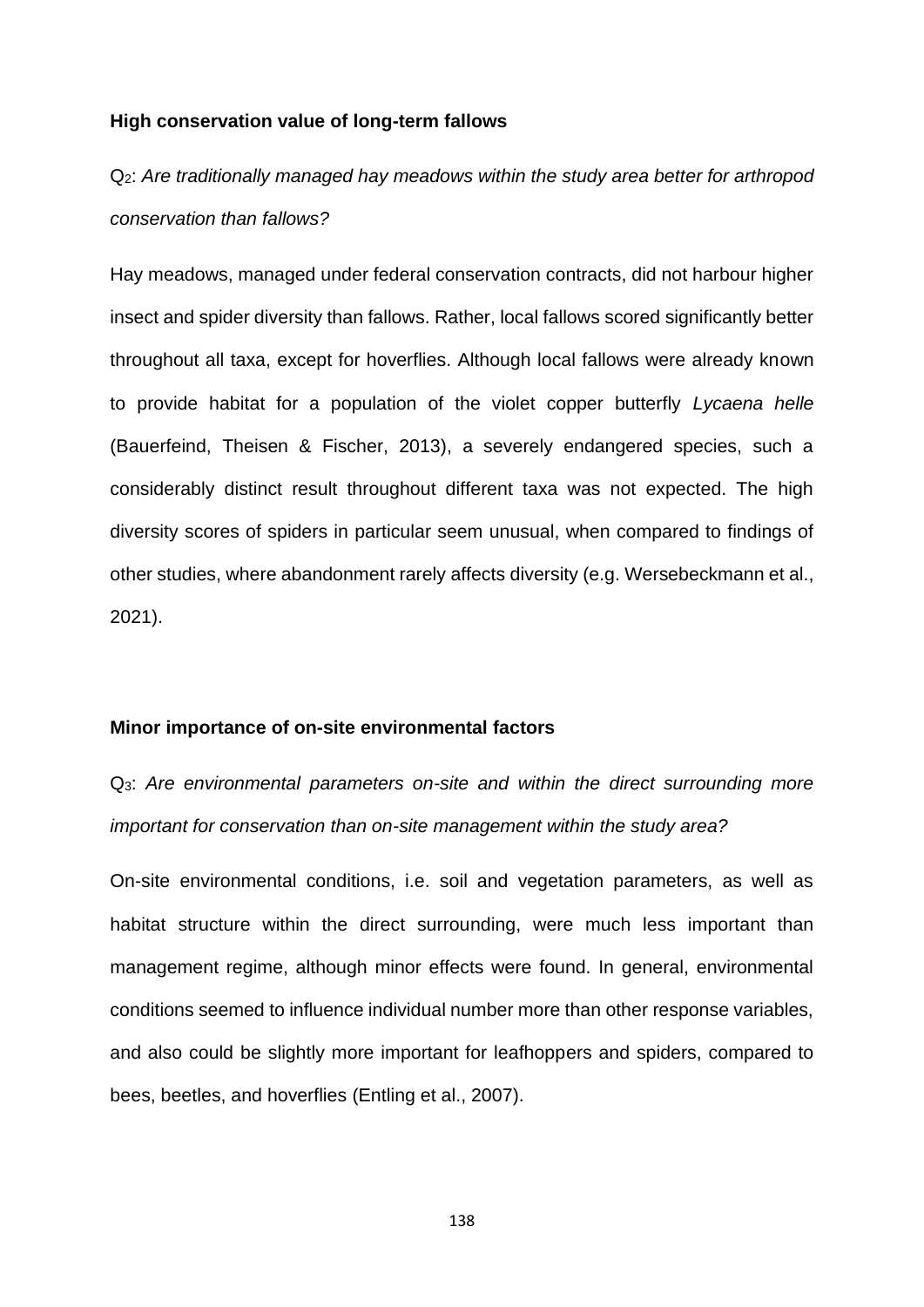#### **3.3 Conclusion**

In landscapes with already high biodiversity, such as the Westerwald region, long-term grassland fallows are effective tools for insect and spider conservation (c.f. Fiedler, Wrbka & Dullinger, 2017; Helbing et al*.*, 2017; Bucher et al*.*, 2016). Together with traditionally managed hay meadows, which are undoubtedly important for biodiversity, they may counteract negative effects of grassland intensification (Bonari et al., 2017; Boetzl et al., 2021). The value of traditionally managed hay meadows is especially apparent when reintroduced to more intensively used landscapes like cropland areas, as practiced in restoration projects (Woodcock et al., 2021). However, mowing events can have equalising effects when all grassland within an area is cut simultaneously, even on traditionally managed hay meadows, as structural heterogeneity decreases abruptly (e.g. Cizek et al., 2012). This may explain the lack of difference between managed grassland types, as it was apparent in bees, beetles, and spiders, but especially in leafhoppers. Therefore, data from the Westerwald support the theory that spatial and temporal landscape heterogeneity may be the most important factor for biodiversity in agricultural areas (e.g. Buri, Humbert & Arlettaz, 2014; Samways et al., 2020; Sirami et al., 2019). To prevent loss of grassland biodiversity, it is essential to continue existing contracts in the Westerwald region, but additionally include fallows in agri-environmental schemes, because of their great conservation value for insects and spiders.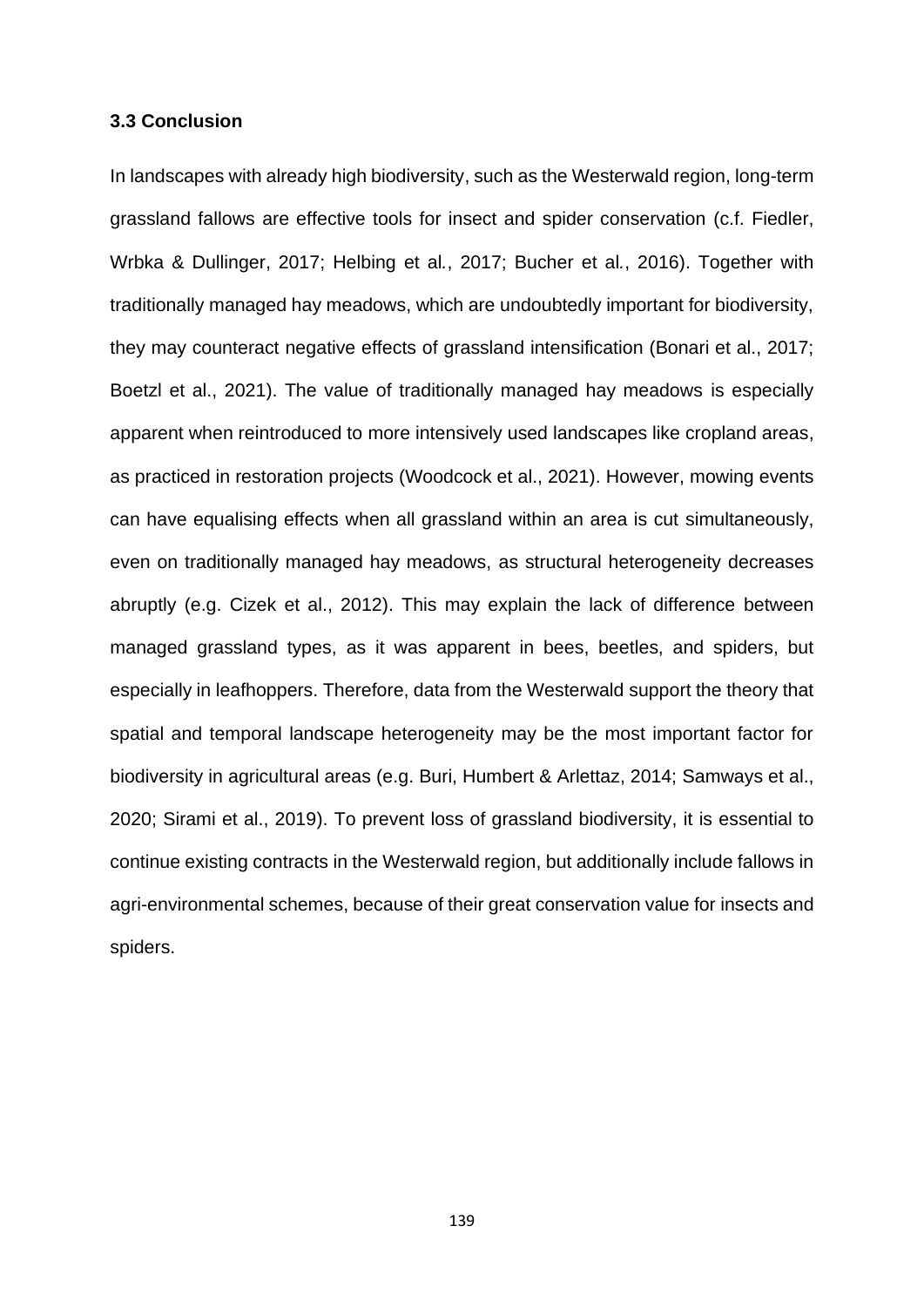## **4 Acknowledgements**

I am deeply indebted to Professor Klaus Fischer, who guided me throughout the time of my doctoral thesis. I am extremely grateful for his advice, practical help, and especially his tireless efforts in writing and correcting the manuscripts.

Many thanks also to Professor Thomas Wagner, for being my second referee, but also for verifying beetle species that I struggled to identify and his guidance.

Many thanks to Anne Wörsdörfer, for her diligence in sorting and identifying wildbees, sorting hoverflies, helping in the field, and measuring pH of soil samples, to Souha Khedhiri, for identifying leafhoppers, and to Tamara Rischen, for identifying spiders from the suction sampling. For identifying hoverflies, I thank Maurice Di Giulio, Fabienne Leus, Marie-Jo Lipperts, and Daniel Martin. Special thanks go to Jonas Köhler, for his invaluable expertise that he patiently shared whenever I struggled to identify a beetle species, and his help in the field. Many thanks also to Wolfram Remmers, Daronja Trense, Domenica Kaiser, and Roland Busch, for helping me out in the field, and with other tasks. Thanks also to Ulli Bange for his help with the soil analysis.

I want to thank the farmers Thomas Bader, Anton Boerkamp, Karl-Martin Gros, Manfred Milnikel, Gregor Theisen, Benjamin Türk, and Joachim Uhr for their permission to conduct the study on their land, and Markus Kunz, who established the contacts.

Further, I would like to thank Professor Martin Entling, Verena Rösch, and Laia Mestre, who helped me during the planning phase, for answering methodical questions and teaching me how to identify spiders. Many thanks also to Volker Hartmann and Theo Blick, who provided their expertise by verifying my spider records and answering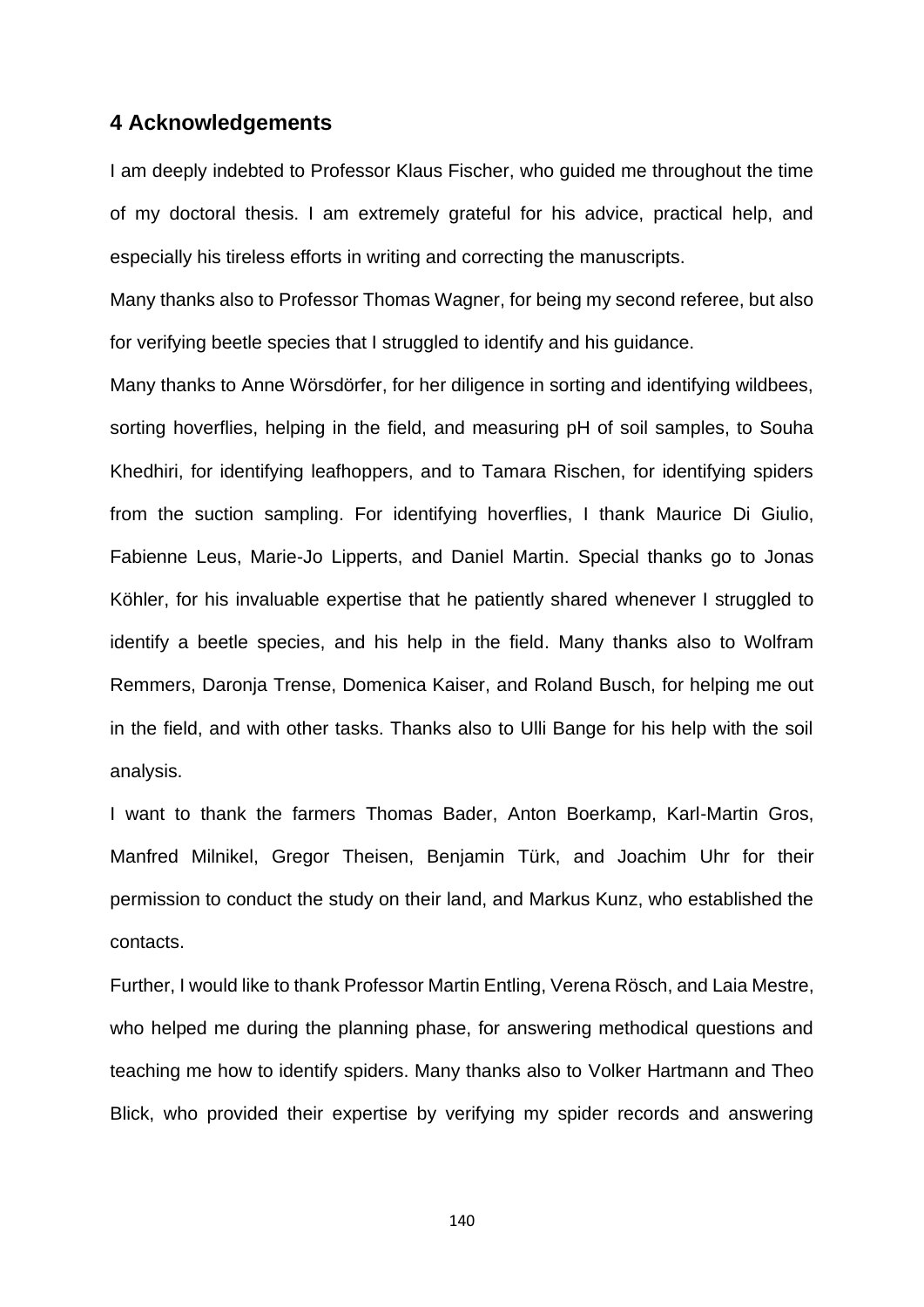questions, to Herbert Nickel, for his correspondence on my leafhopper records, and to Axel Schmidt, who filed the sampling permissions.

I am very grateful to have such nice professors and colleagues, Markus Ackermann, Daniela Boecker, Maximilian Dehling, Franziska Deppe, Professor Eberhard Fischer, Katrin Friedemann, Alena Hantzschmann, Anna Hitzler, Petra Kapellen, Dorothee Killmann, Jutta Meier, Daniela Mewes, Claudia Nehls, Eva Plath, Ange Raharivololoniaina, Ronny Richter, Professor Ulrich Sinsch, Michael Tempel, Laura Tensen, Jean de Dieu Uwizelimana, Elfriede van der Zalm, Valentina Zizzari, it was a pleasure to work with all of you.

Especially I want to thank Brigitte Nilow-Lange and the late Dagmar Savelsberg-Stauth, for the warm welcome at the institute when I started there, and for all their help. Lastly, with all my heart, I would like to thank my wife Melina Frenzel and all of my family for their love and support.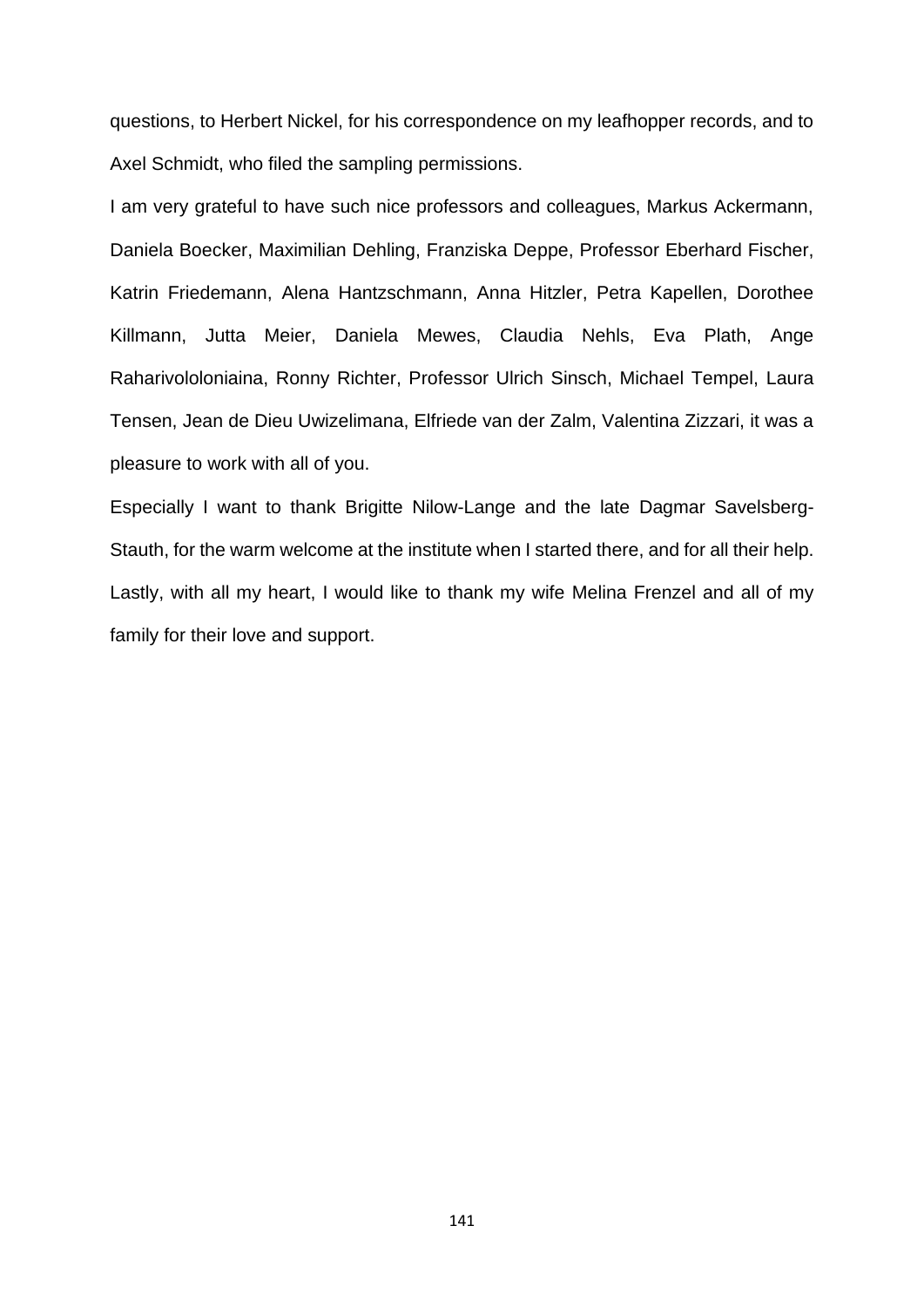## **5 References**

- Batáry, P., Báldi, A., Szél, G., Podlussány, A., Rozner, I., Erdos, S., (2007). Responses of grassland specialist and generalist beetles to management and landscape complexity. Biodiversity research. *Diversity and Distributions*, 13, 196–202. https://doi.org/10.1111/j.1472-4642.2006.00309.x.
- Batary, P., Baldi, A., Sarospataki, M., Kohler, F., Verhulst, J., Knop, E., Herzog, F., & Kleijn, D. (2010). Effect of conservation management on bees and insectpollinated grassland plant communities in three European countries. *Agriculture, Ecosystems & Environment*, 136, 35–39. https://doi.org/10.1016/j.agee.2009.11.004.
- Bauerfeind, S. S., Theisen, A. & Fischer, K. (2009). Patch occupancy in the endangered butterfly *Lycaena helle* in a fragmented landscape: Effects of habitat quality, patch size and isolation. *Journal of Insect Conservation*, 13, 271–277. https://doi.org/10.1007/s10841-008-9166-1.
- Boetzl, F.A., Krauss, J., Heinze, J., Hoffmann, H., Juffa, J., König, S., Krimmer, E., Prante, M., Martin, E.A., Holzschuh, A., & Steffan-Dewenter, I. (2021). A multitaxa assessment of the effectiveness of agri-environmental schemes for biodiversity management. *Proceedings of the National Academy of Sciences*, 118. https://doi.org/10.1073/pnas.2016038118.
- Bonari, G., Fajmon, K., Malenovský, I., Zelený, D., Holuša, J., Jongepierová, I., Kočárek, P., Konvička, O., Uřičář, J., & Chytrý, M. (2017). Management of seminatural grasslands benefiting both plant and insect diversity: The importance of heterogeneity and tradition. *Agriculture, Ecosystems & Environment*, 246, 243– 252. https://doi.org/10.1016/j.agee.2017.06.010.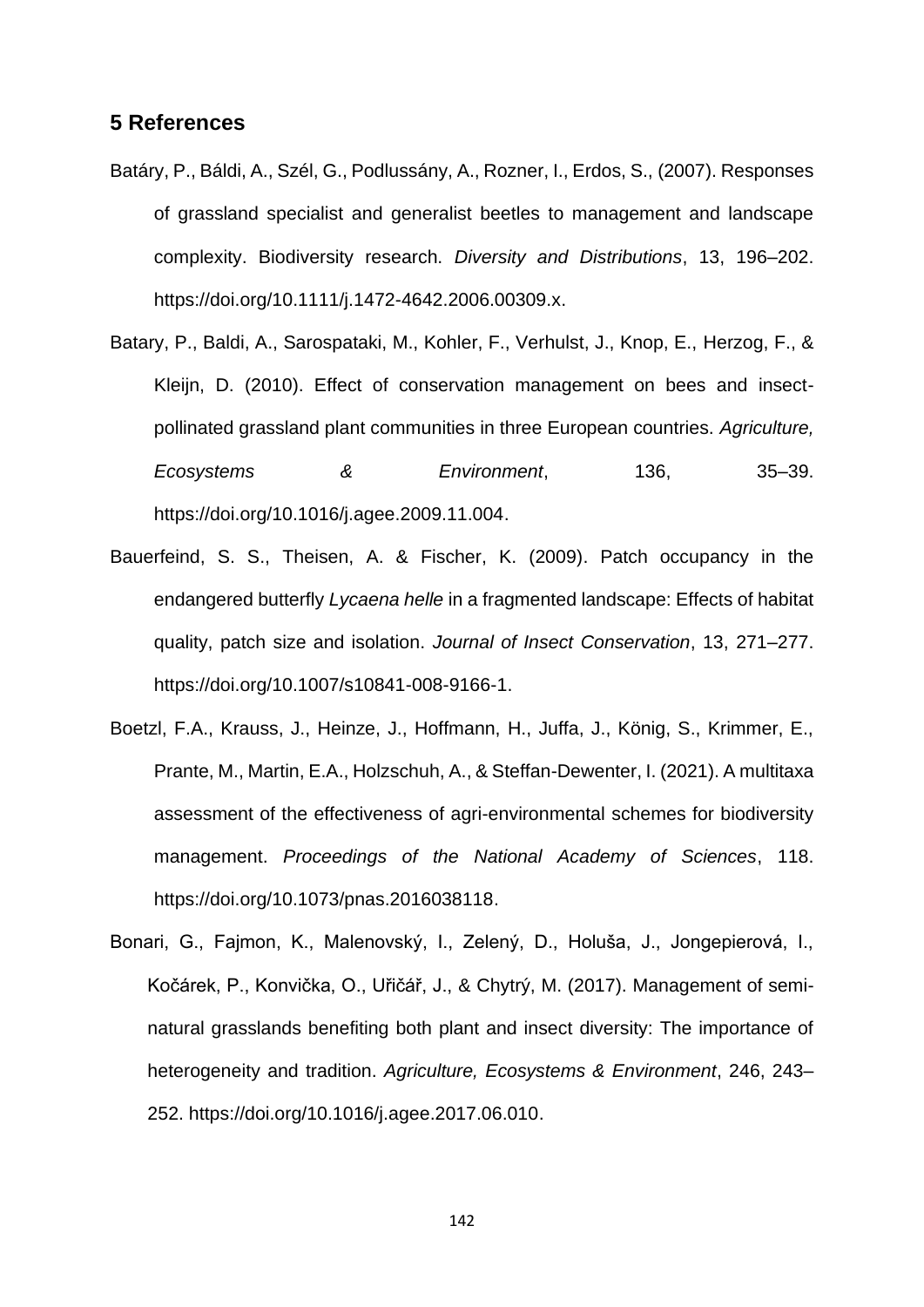- Bucher, R., Andres, C., Wedel, M.F., Entling, M.H., & Nickel, H. (2016). Biodiversity in low-intensity pastures, straw meadows, and fallows of a fen area - A multitrophic comparison. *Agriculture, Ecosystems & Environment*, 219, 190–196. https://doi.org/10.1016/j.agee.2015.12.019.
- Buras, A., Rammig, A., & Zang, C.S. (2020). Quantifying impacts of the 2018 drought on European ecosystems in comparison to 2003. *Biogeosciences*, 17, 1655– 1672. https://doi.org/10.5194/bg-17-1655-2020.
- Buri, P., Humbert, J. Y., & Arlettaz, R. (2014). Promoting pollinating insects in intensive agricultural matrices: field-scale experimental manipulation of hay-meadow mowing regimes and its effects on bees. *PloS One*, 9, e85635. https://doi.org/10.1371/journal.pone.0085635.
- Ceballos, G., Ehrlich, P.R., Barnosky, A.D., García, A., Pringle, R.M., & Palmer, T.M. (2015). Accelerated modern human-induced species losses: Entering the sixth mass extinction. *Science Advances*, 1, 9-13. https://doi.org/10.1126/sciadv.1400253.
- Chase, J.M., Blowes, S.A., Knight, T.M., Gerstner, K., & May, F. (2020). Ecosystem decay exacerbates biodiversity loss with habitat loss. *Nature*, 584, 238–243. https://doi.org/10.1038/s41586-020-2531-2.
- Cizek, O., Zamecnik, J., Tropek, R., Kocarek, P., & Konvicka, M. (2012). Diversification of mowing regime increases arthropods diversity in species-poor cultural hay meadows. *Journal of Insect Conservation*, 16, 215–226. https://doi.org/10.1007/s10841-011-9407-6.
- Crossley, M.S., Meier, A.R., Baldwin, E.M., Berry, L.L., Crenshaw, L.C., Hartman, G.L., Lagos-Kutz, D., Nichols, D.H., Patel, K., Varriano, S., & Snyder, W.E. (2020). No net insect abundance and diversity declines across US Long Term Ecological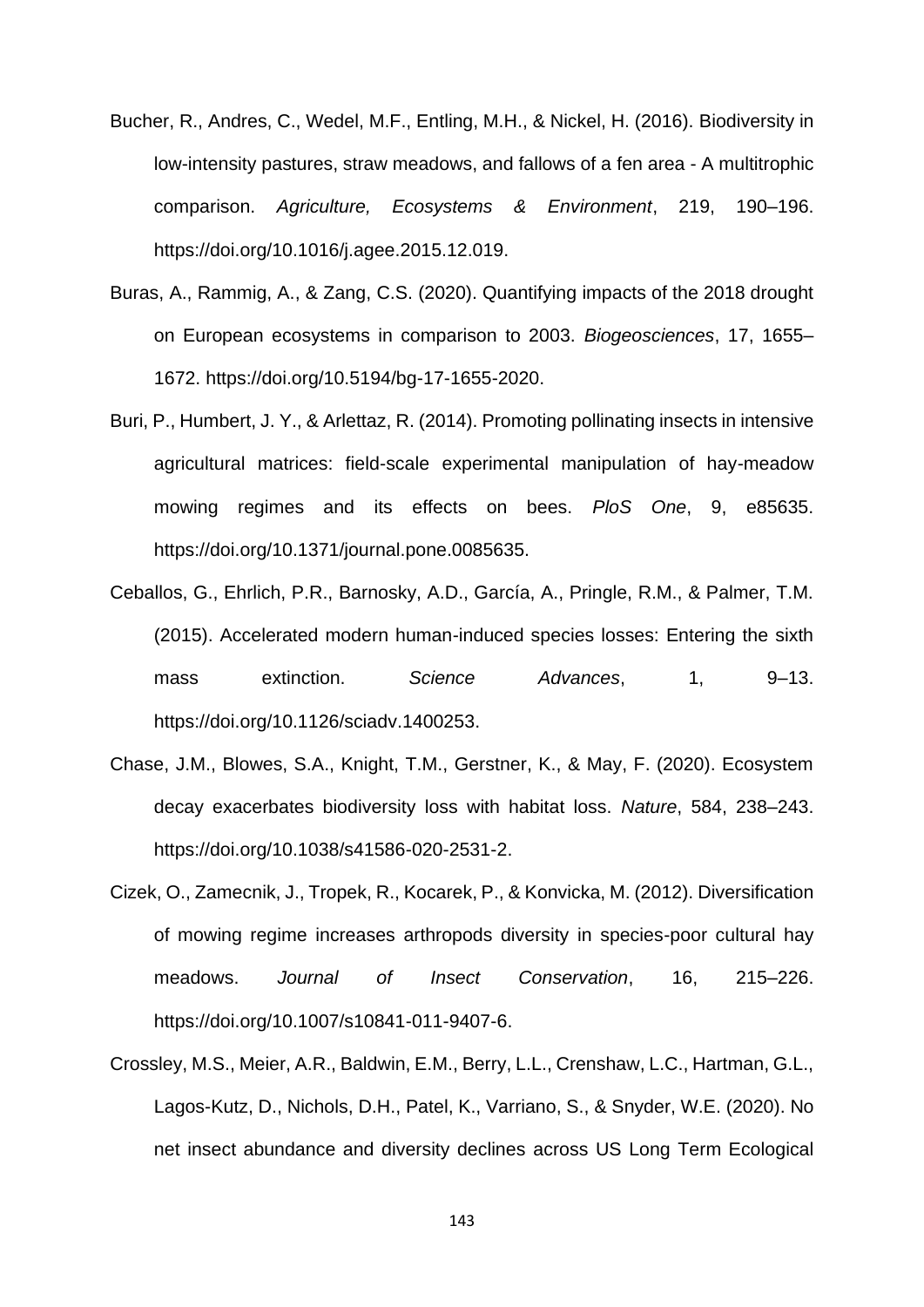Research sites. *Nature Ecology & Evolution*, 4, 1368–1376. https://doi.org/10.1038/s41559-020-1269-4.

- Dirzo, R., Young, H.S., Galetti, M., Ceballos, G., Isaac, N.J.B., & Collen, B. (2014). Defaunation in the Anthropocene. *Science*, 345, 401–406. https://doi.org/10.1126/science.1251817.
- Dormann, C. F., McPherson, J. M., Araújo, M. B., Bivand, R., Bolliger, J., Carl, G., Davies, R. G., Hirzel, A., Jetz, W., Kissling, W. D., Kühn, I., Ohlemüller, R., Peres-Neto, P. R., Reineking, B., Schröder, B., Schurr, F. M., & Wilson, R. (2007). Methods to account for spatial autocorrelation in the analysis of species distributional data: a review. *Ecography*, 30, 609–628. https://doi.org/10.1111/j.2007.0906-7590.05171.x.
- Entling, W., Schmidt, M.H., Bacher, S., Brandl, R., & Nentwig, W. (2007). Niche properties of Central European spiders: shading, moisture and the evolution of the habitat niche. *Global Ecology and Biogeography*, 16, 440–448. https://doi.org/10.1111/j.1466-8238.2006.00305.x.
- Everwand, G., Rösch, V., Tscharntke, T., & Scherber, C. (2014). Disentangling direct and indirect effects of experimental grassland management and plant functionalgroup manipulation on plant and leafhopper diversity. *BMC Ecology*, 14, 1. https://doi.org/10.1186/1472-6785-14-1.
- Feng, L., Arvidsson, F., Smith, H.G., & Birkhofer, K. (2021). Fallows and permanent grasslands conserve the species composition and functional diversity of carabid beetles and linyphiid spiders in agricultural landscapes. *Insect Conservation and Diversity*, *14*, 825–836. https://doi.org/10.1111/icad.12520.
- Fiedler, K., Wrbka, T., & Dullinger, S. (2017). Pluralism in grassland management promotes butterfly diversity in a large Central European conservation area.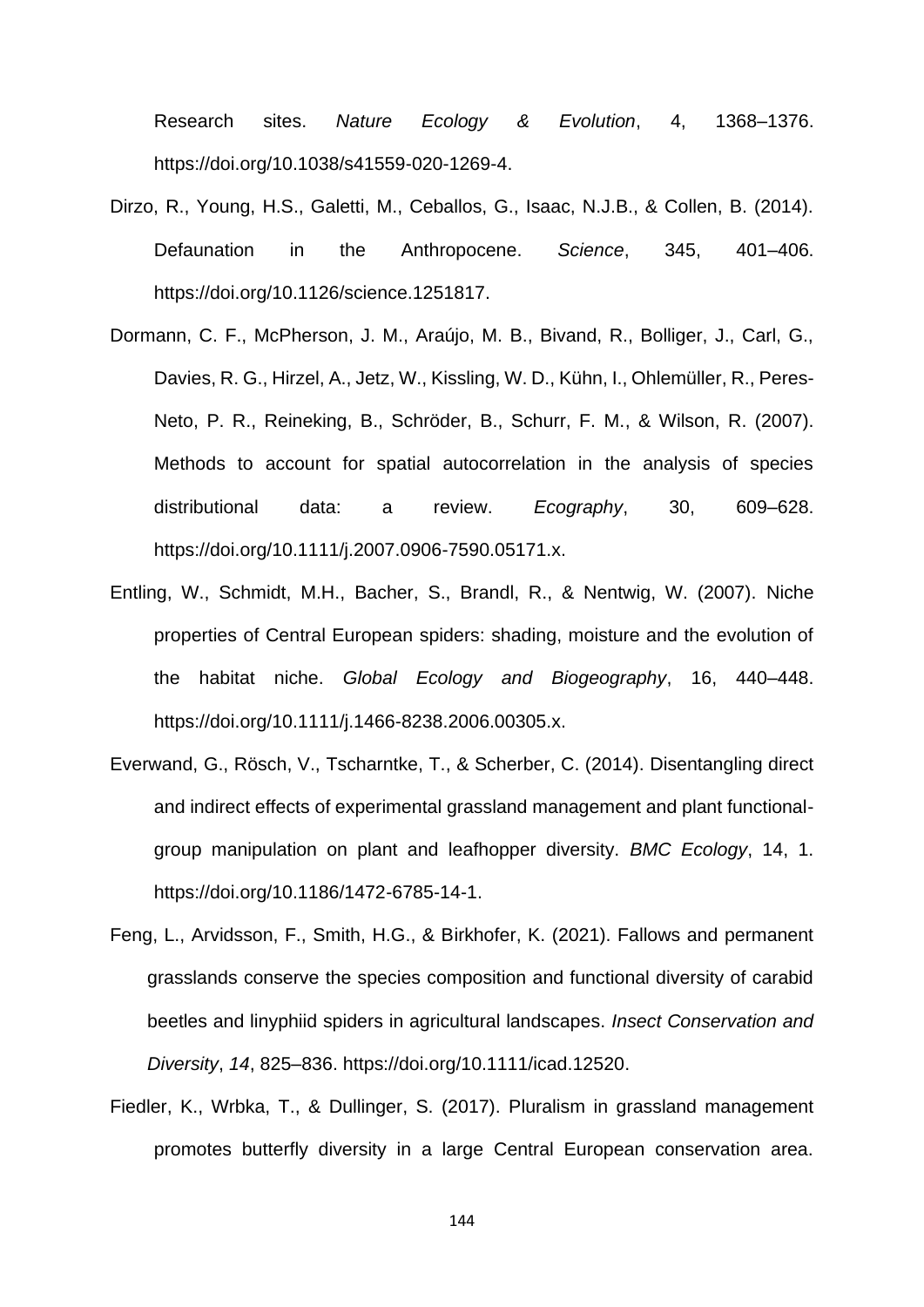*Journal of Insect Conservation*, 21, 277–285. https://doi.org/10.1007/s10841- 017-9974-2.

- Fischer, K., Busch, R., Fahl, G., Kunz, M., & Knopf, M. (2013). Habitat preferences and breeding success of Whinchats (*Saxicola rubetra*) in the Westerwald mountain range. *Journal of Ornithology*, 154, 339–349. https://doi.org/10.1007/s10336-012- 0898-z.
- Fischer, K., & Müller, K. (2018). Schlechter Erhaltungszustand wertgebender Vogelarten in EU-Vogelschutzgebieten des Westerwaldes: Dramatischer Rückgang von Braunkehlchen *Saxicola rubetra* und Wiesenpieper *Anthus pratensis*. *Vogelwelt*, *138,* 17–28.
- Gossner, M.M., Lewinsohn, T.M., Kahl, T., Grassein, F., Boch, S., Prati, D., Birkhofer, K., Renner, S.C., Sikorski, J., Wubet, T., Arndt, H., Baumgartner, V., Blaser, S., Blüthgen, N., Börschig, C., Buscot, F., Diekötter, T., Jorge, L.R., Jung, K., Keyel, A.C., Klein, A.M., Klemmer, S., Krauss, J., Lange, M., Müller, J., Overmann, J., Pašali, E., Penone, C., Perovic, D.J., Purschke, O., Schall, P., Socher, S.A., Sonnemann, I., Tschapka, M., Tscharntke, T., Türke, M., Venter, P.C., Weiner, C.N., Werner, M., Wolters, V., Wurst, S., Westphal, C., Fischer, M., Weisser, W.W., & Allan, E. (2016). Land-use intensification causes multitrophic homogenization of grassland communities. *Nature*, 540, 266–269. https://doi.org/10.1038/nature20575.
- Habel, J.C., Samways, M.J., & Schmitt, T. (2019). Mitigating the precipitous decline of terrestrial European insects: Requirements for a new strategy. *Biodiversity and Conservation*, 28, 1343–1360. https://doi.org/10.1007/s10531-019-01741-8.
- Hallmann, C.A., Sorg, M., Jongejans, E., Siepel, H., Hofland, N., Schwan, H., Stenmans, W., Müller, A., Sumser, H., Hörren, T., Goulson, D., & De Kroon, H.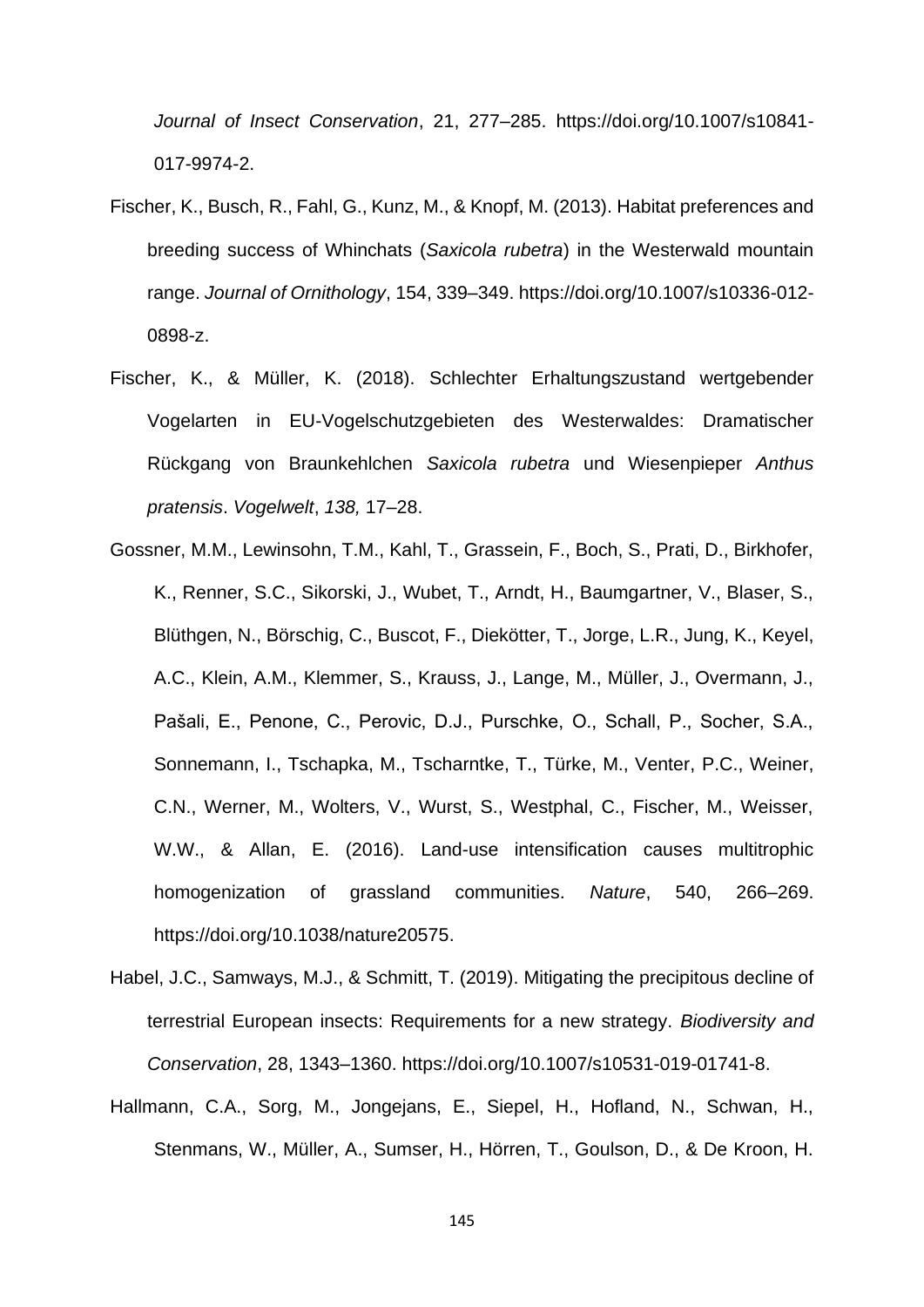(2017). More than 75 percent decline over 27 years in total flying insect biomass in protected areas. *PLoS One*, 12, e0185809. https://doi.org/10.1371/journal.pone.0185809.

- Hannappel, I., & Fischer, K. (2019). Grassland intensification strongly reduces butterfly diversity in the Westerwald mountain range, Germany. *Journal of Insect Conservation*, 24, 279–285. https://doi.org/10.1007/s10841-019-00195-1.
- Helbing, F., Fartmann, T., Löffler, F., & Poniatowski, D. (2017). Effects of local climate, landscape structure and habitat quality on leafhopper assemblages of acidic grasslands. *Agriculture, Ecosystems & Environment*, 246, 94–101. https://doi.org/10.1016/j.agee.2017.05.024.
- Helden, A. J., Chipps, J., McCormack, S., & Pereira, L. (2020). Is grazing always the answer to grassland management for arthropod biodiversity? Lessons from a gravel pit restoration project. *Journal of Insect Conservation*, 24, 655–670. https://doi.org/10.1007/s10841-020-00243-1.
- Hilpold, A., Seeber, J., Fontana, V., Niedrist, G., Rief, A., Steinwandter, M., Tasser, E., & Tappeiner, U. (2018). Decline of rare and specialist species across multiple taxonomic groups after grassland intensification and abandonment. *Biodiversity and Conservation*, 27, 3729–3744. https://doi.org/10.1007/s10531-018-1623-x.
- Humbert, J.Y., Delley, S., & Arlettaz, R. (2021). Grassland intensification dramatically impacts grasshoppers: Experimental evidence for direct and indirect effects of fertilisation and irrigation. *Agriculture, Ecosystems & Environment*, 314, 107412. https://doi.org/10.1016/j.agee.2021.107412.
- Koch, K., 1989–1991. Die Käfer Mitteleuropas Ökologie, Bände 1–3, Goecke & Evers, Krefeld.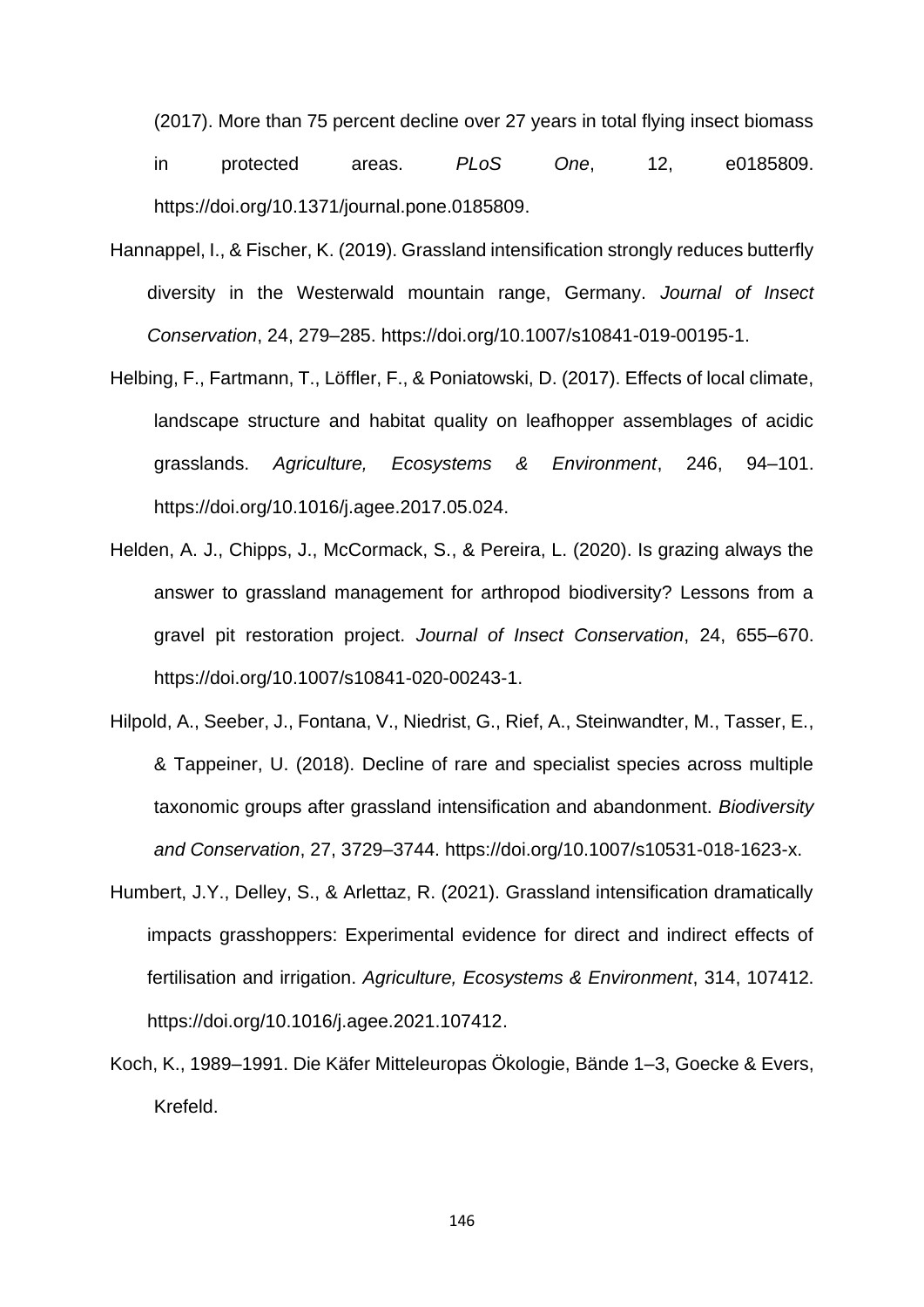- Kuussaari, M., Bommarco, R., Heikkinen, R.K., Helm, A., Krauss, J., Lindborg, R., Öckinger, E., Pärtel, M., Pino, J., Rodà, F., & Stefanescu, C. (2009). Extinction debt: a challenge for biodiversity conservation. *Trends in Ecology & Evolution*, 24, 564–571. https://doi.org/10.1016/j.tree.2009.04.011.
- Lyons, A., Ashton, P.A., Powell, I., & Oxbrough, A. (2018). Epigeal spider assemblage responses to vegetation structure under contrasting grazing management in upland calcareous grasslands. *Insect Conservation and Diversity*, 11, 383–395. https://doi.org/10.1111/icad.12287.
- Manning, P., Gossner, M. M., Bossdorf, O., Allan, E., Zhang, Y. Y., Prati, D., Blüthgen, N., Boch, S., Böhm, S., Börschig, C., Hölzel, N., Jung, K., Klaus, V. H., Klein, A. M., Kleinebecker, T., Krauss, J., Lange, M., Müller, J., Pašalić, E., Socher, S. A., Tschapka, M., Türke, M., Weiner, C., Werner, M., Gockel, S., Hemp, A., Renner, S. C., Wells, K., Buscot, F., Kalko, E. K. V., Linsenmair, K. E., Weisser, W. W., & Fischer, M. (2015). Grassland management intensification weakens the associations among the diversities of multiple plant and animal taxa. *Ecology*, 96, 1492–1501. https://doi.org/10.1890/14-1307.1.
- Wei, N., Kaczorowski, R. L., Arceo-Gómez, G., O'Neill, E. M., Hayes, R. A., & Ashman, T. L. (2021). Pollinators contribute to the maintenance of flowering plant diversity. *Nature*, 597, 688–692. https://doi.org/10.1038/s41586-021-03890-9.
- Powney, G.D., Carvell, C., Edwards, M., Morris, R.K.A., Roy, H.E., Woodcock, B.A., & Isaac, N.J.B. (2019). Widespread losses of pollinating insects in Britain. *Nature Communications*, 10, 1–6. https://doi.org/10.1038/s41467-019-08974-9.
- Queiroz, C., Beilin, R., Folke, C., & Lindborg, R. (2014). Farmland abandonment: Threat or opportunity for biodiversity conservation? A global review. *Frontiers in Ecology and the Environment*, 12, 288–296. https://doi.org/10.1890/120348.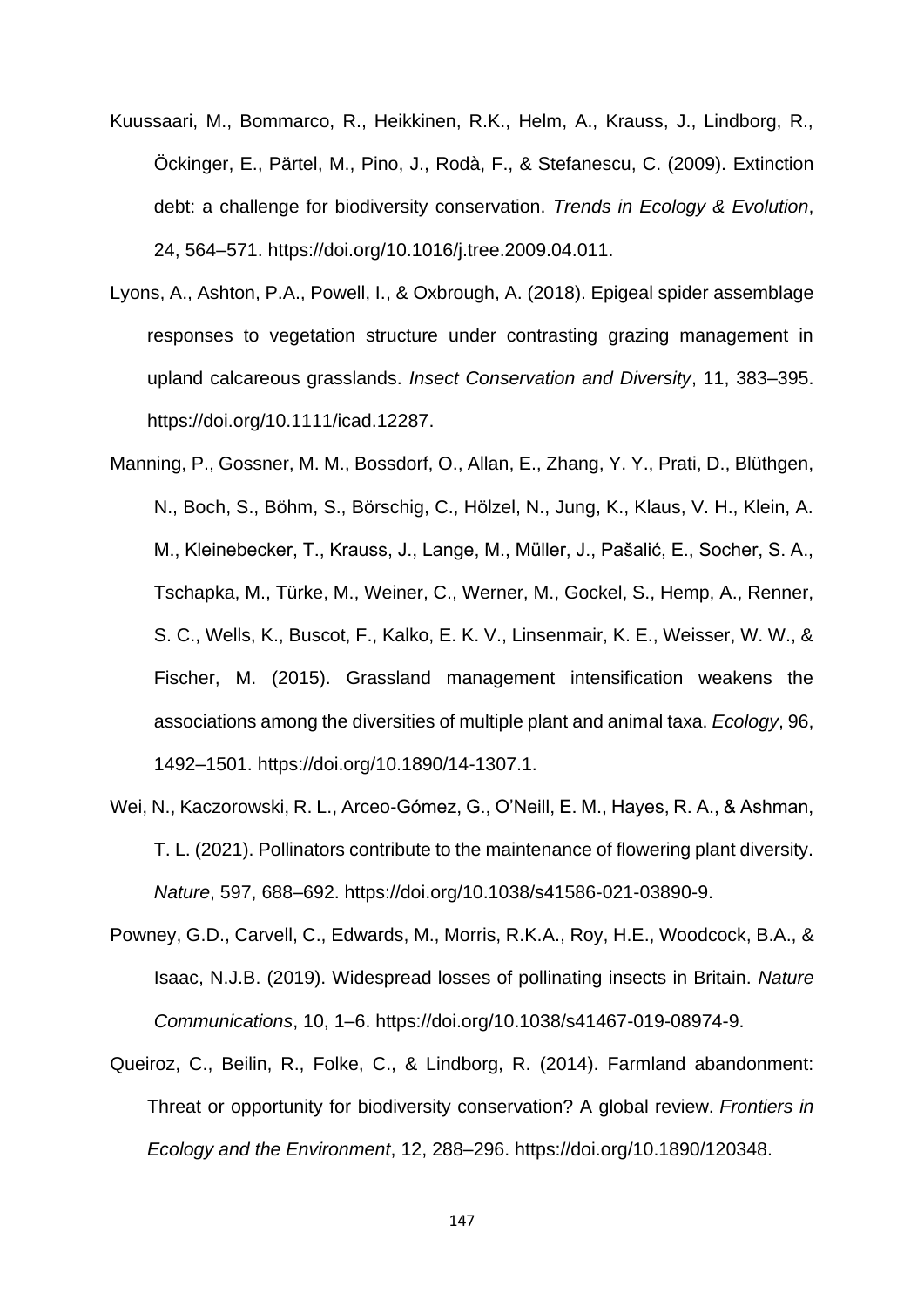- Raven, P. H., & Wagner, D. L. (2021). Agricultural intensification and climate change are rapidly decreasing insect biodiversity. *Proceedings of the National Academy of Sciences*, 118. https://doi.org/10.1073/pnas.2002548117.
- Toivonen, M., Herzon, I., & Kuussaari, M. (2015). Differing effects of fallow type and landscape structure on the occurrence of plants, pollinators and birds on environmental fallows in Finland. *Biological Conservation*, 181, 36–43. https://doi.org/10.1016/j.biocon.2014.10.034.
- Samways, M. J., Barton, P. S., Birkhofer, K., Chichorro, F., Deacon, C., Fartmann, T., Fukushima, C.S., Gaigher, R., Habel, J.C., Hallmann, C.A., Hill, M.J., Hochkirch, A., Kaila, L., Kwak, M.L., Maes, D., Mammola, S., Noriega, J.A., Orfinger, A.B., Pedraza, F., Pryke, J.S., Roque, F.O., Settele, J., Simaika, J.P., Stork, N.E., Suhling, F., Vorster, C., & Cardoso, P. (2020). Solutions for humanity on how to conserve insects. *Biological Conservation*, 242, 108427. https://doi.org/10.1016/j.biocon.2020.108427.
- Schmidt, M. H., Rocker, S., Hanafi, J., & Gigon, A. (2008). Rotational fallows as overwintering habitat for grassland arthropods: The case of spiders in fen meadows. *Biodiversity and Conservation*, 17, 3003–3012. https://doi.org/10.1007/s10531-008-9412-6.
- Schneider, G., Krauss, J., Boetzl, F. A., Fritze, M. A., & Steffan-Dewenter, I. (2016). Spillover from adjacent crop and forest habitats shapes carabid beetle assemblages in fragmented semi-natural grasslands. *Oecologia*, 182, 1141– 1150. https://doi.org/10.1007/s00442-016-3710-6.
- Seibold, S., Gossner, M.M., Simons, N.K., Blüthgen, N., Müller, J., Ambarlı, D., Ammer, C., Bauhus, J., Fischer, M., Habel, J.C., Linsenmair, K.E., … & Weisser, W.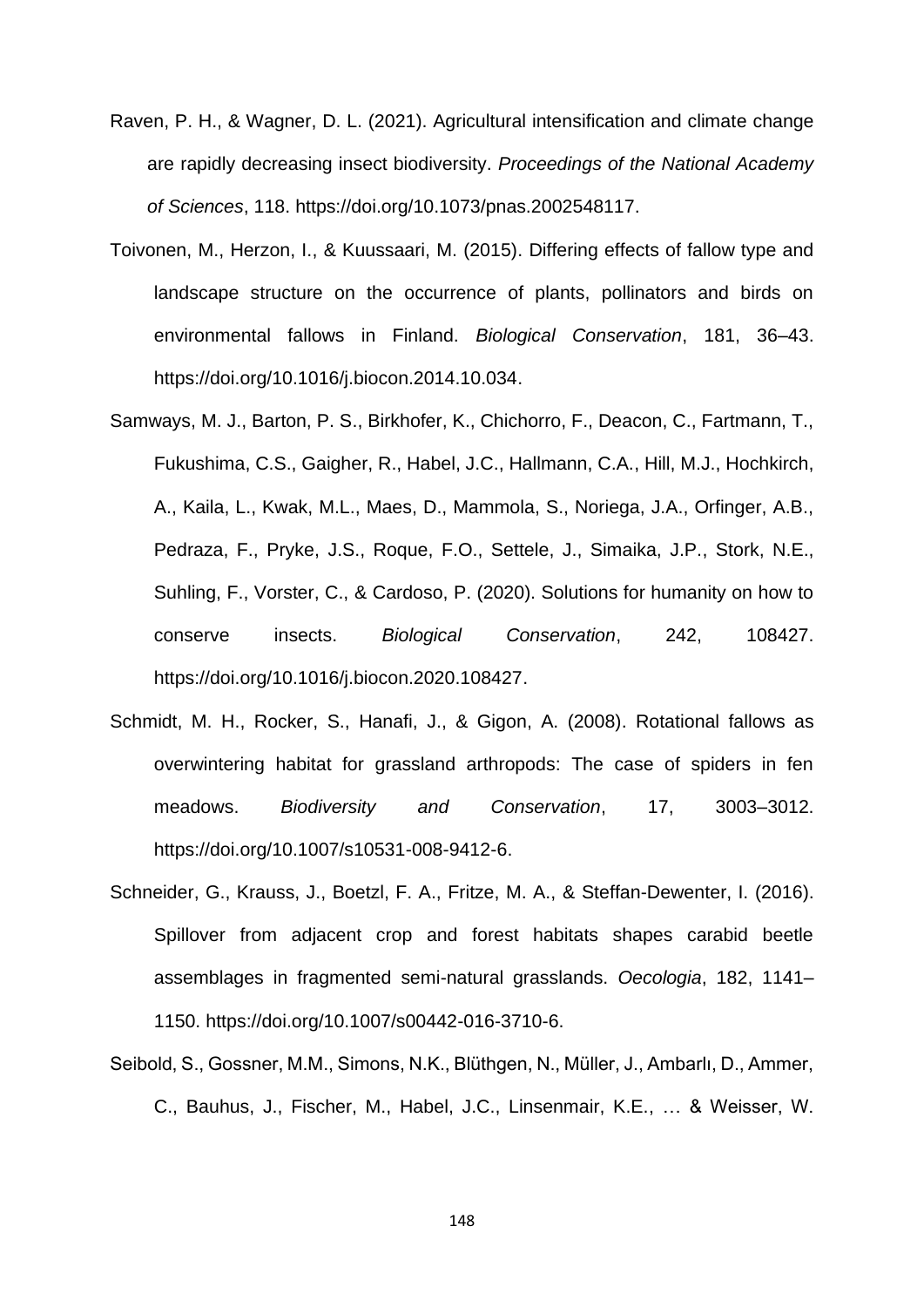(2019). Arthropod decline in grasslands and forests is associated with landscapelevel drivers. *Nature*, 574, 671–674. https://doi.org/10.1038/s41586-019-1684-3.

- Simons, N. K., Gossner, M. M., Lewinsohn, T. M., Lange, M., Türke, M., & Weisser, W. W. (2015). Effects of land‐use intensity on arthropod species abundance distributions in grasslands. *Journal of Animal Ecology*, 84, 143–154. https://doi.org/10.1111/1365-2656.12278.
- Sirami, C., Gross, N., Baillod, A. B., Bertrand, C., Carrié, R., Hass, A., ... & Fahrig, L. (2019). Increasing crop heterogeneity enhances multitrophic diversity across agricultural regions. *Proceedings of the National Academy of Sciences*, 116, 16442-16447. https://doi.org/10.1073/pnas.1906419116.
- van Klink, R., Bowler, D.E., Gongalsky, K.B., Swengel, A.B., Gentile, A., & Chase, J.M. (2020). Meta-analysis reveals declines in terrestrial but increases in freshwater insect abundances. *Science*, 368, 417–420. https://doi.org/10.1126/science.aax9931.
- van Klink, R., Menz, M.H.M., Baur, H., Dosch, O., Kühne, I., Lischer, L., Luka, H., Meyer, S., Szikora, T., Unternährer, D., Arlettaz, R., & Humbert, J.Y. (2019). Larval and phenological traits predict insect community response to mowing regime manipulations. *Ecological Applications*, 29, e01900. https://doi.org/10.1002/eap.1900.
- Vogel, G. (2017). Where have all the insects gone? *Science*, 356, 576–579. https://doi.org/10.1126/science.356.6338.576.
- Wagner, D.L., Grames, E.M., Forister, M.L., Berenbaum, M.R., & Stopak, D. (2021). Insect decline in the Anthropocene: Death by a thousand cuts. Proceedings of the *National Academy of Sciences*, 118, 1–10. https://doi.org/10.1073/PNAS.2023989118.